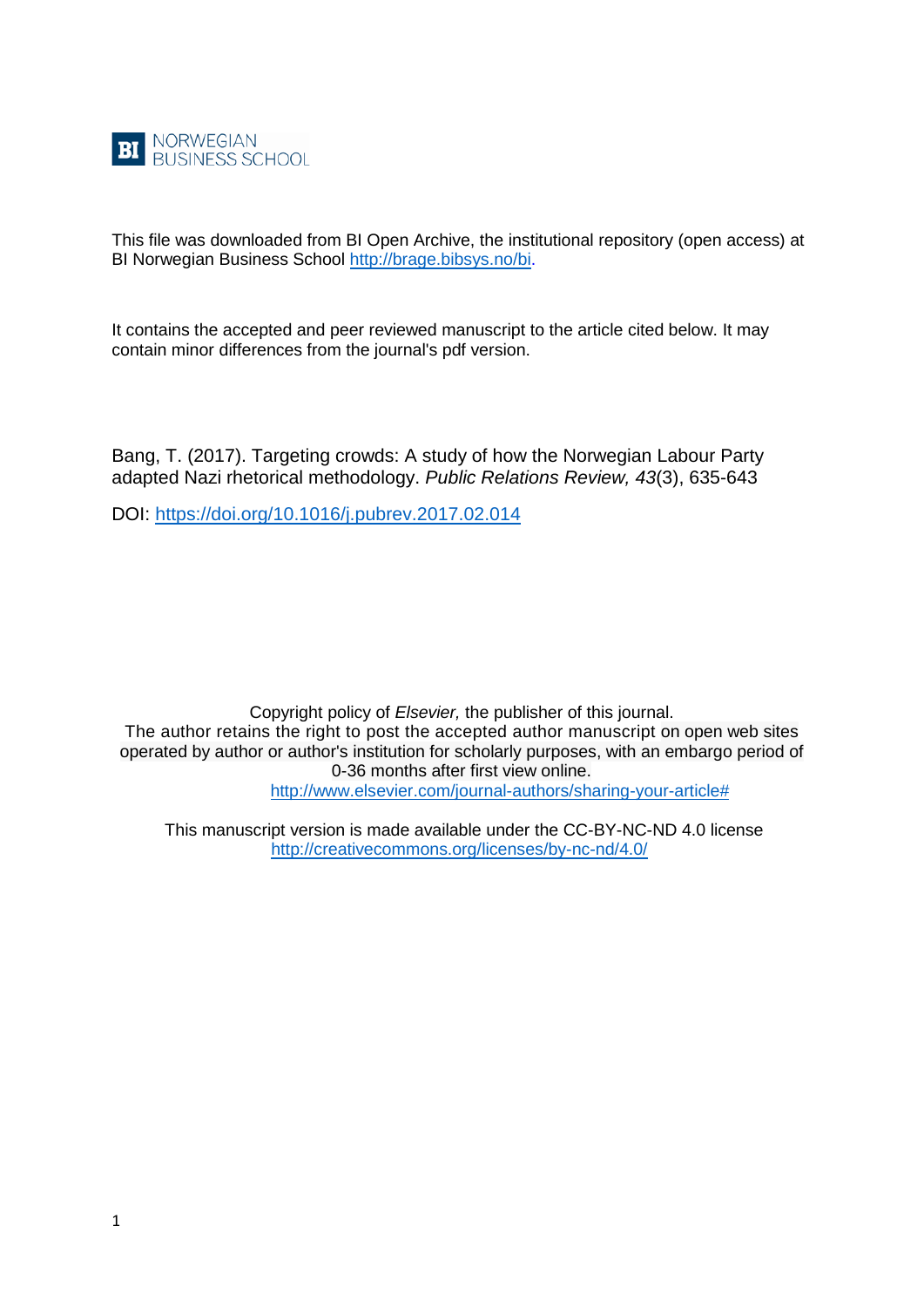# Purpose of Study

The purpose of this paper is to shed light on similarities between propaganda practices in the parallel worlds of the 1930s labour movement in Scandinavia, with emphasis on Norway, and the NSDAP, the German Nazi-Party, and how the Norwegian Labour Party knowingly utilized methods developed by the NSDAP.

# Background

Following the 1917 Bolshevik revolution, labour leaders expected a European revolutionary wave. Germany had undergone a series of revolution-like political changes between 1918 and 1933. The most dramatic, by far, was that of Hitler's NSDAP, which initially drew support from wide segments of the capitalism-skeptical Left (Benz 2009; Klee 2003; Maser 1981).

# Strive for the Working Class Vote

In 1930, the Norwegian "working class", was narrowly defined as "industrial workers" and encompassed only about 27.5 % of the social stratum that defined the labour movement's primary target. [\(www.ssb.no,](http://www.ssb.no/)  $30<sup>th</sup>$  November 2014; Granat 1934). The defining persona, in movement norms and sentiment, was nevertheless a male manual worker. Peasants and coastal fishermen, many of whom impoverished, owned their means of production and were generally not willing to hand over land and cattle, tools and vessels to co-operatives*.*

Scandinavian labour parties' goal was political power through democratic elections. Their objectives were to 1) attract voters, and 2) prevent voting for totalitarian parties. Such circumstances necessitated a persuasive communication strategy, capable of turning class brethren into sympathizers and voters.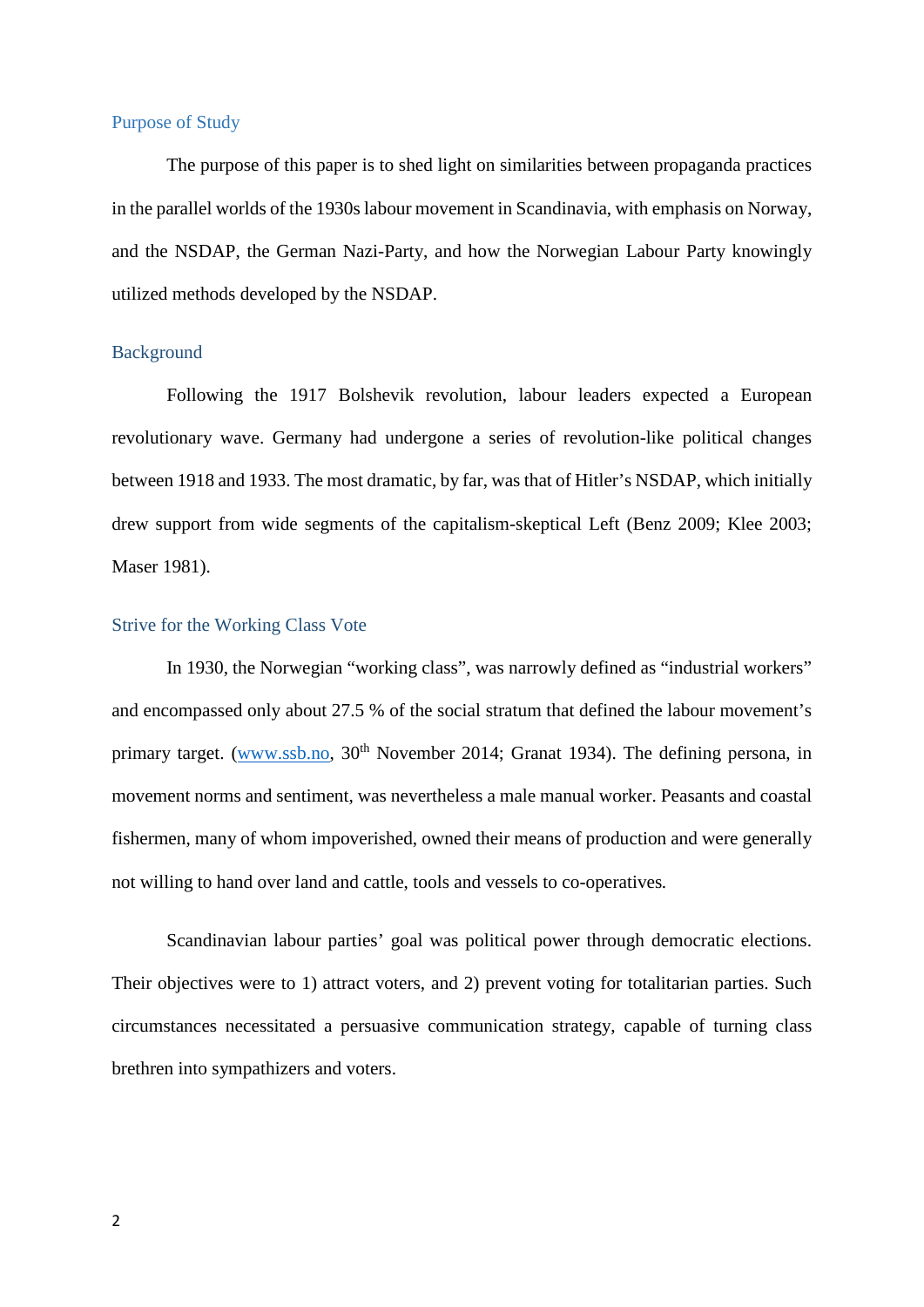# Research Questions

While pre-1930 social-democratic communication had emphasized a rhetoric of logos, i.e. the statistical and societal rationale of applied Marxism, Nazi communication tactics focused on pathos: entertaining crowds by one-liners and slogans. Judging by period literature, it is evident that there are methodological similarities between 1930s Scandinavian labour movement rhetorical strategies and those of the NSDAP. The research questions for this paper are therefore:

*How can the Norwegian labour movement's 1930s propaganda be traced to NSDAP methodology? And, what is the role of the crowd in period communication strategy?* 

The field of research is tracing potential influence on the 1930s Scandinavian labour movement rhetorical strategies.

# Key Concepts and Literature Review

The 1930s' Norwegian, and Swedish, literature on intentional communication is anecdotic as well as applied, and based in social science and psychology. From the 1920s, theories of social psychology were applied in intentional communication theory and methods. Such means of persuasion, labelled "propaganda", and/or "advertising", is a key concept here.

A second concept, "crowd", appears in late  $19<sup>th</sup>$  and early  $20<sup>th</sup>$  century psychological research (Le Bon, 1895; Trotter, 1917; Sombart, 1925; Moe, 1934). "Crowd" was subsequently adapted by scholars and strategists embedded in political discourse.

Literature points to research and practice developed in the USA shortly after WWI. Edward Bernays (1922; 1928; 1965) introduced himself as a "propagandist" because "propaganda", intentional, strategic communication, was what he pursued:

When I served on the U.S. Committee on Public Information in World War I, 1918 – 1920, "public information "was the term used for the war's informational effort. But I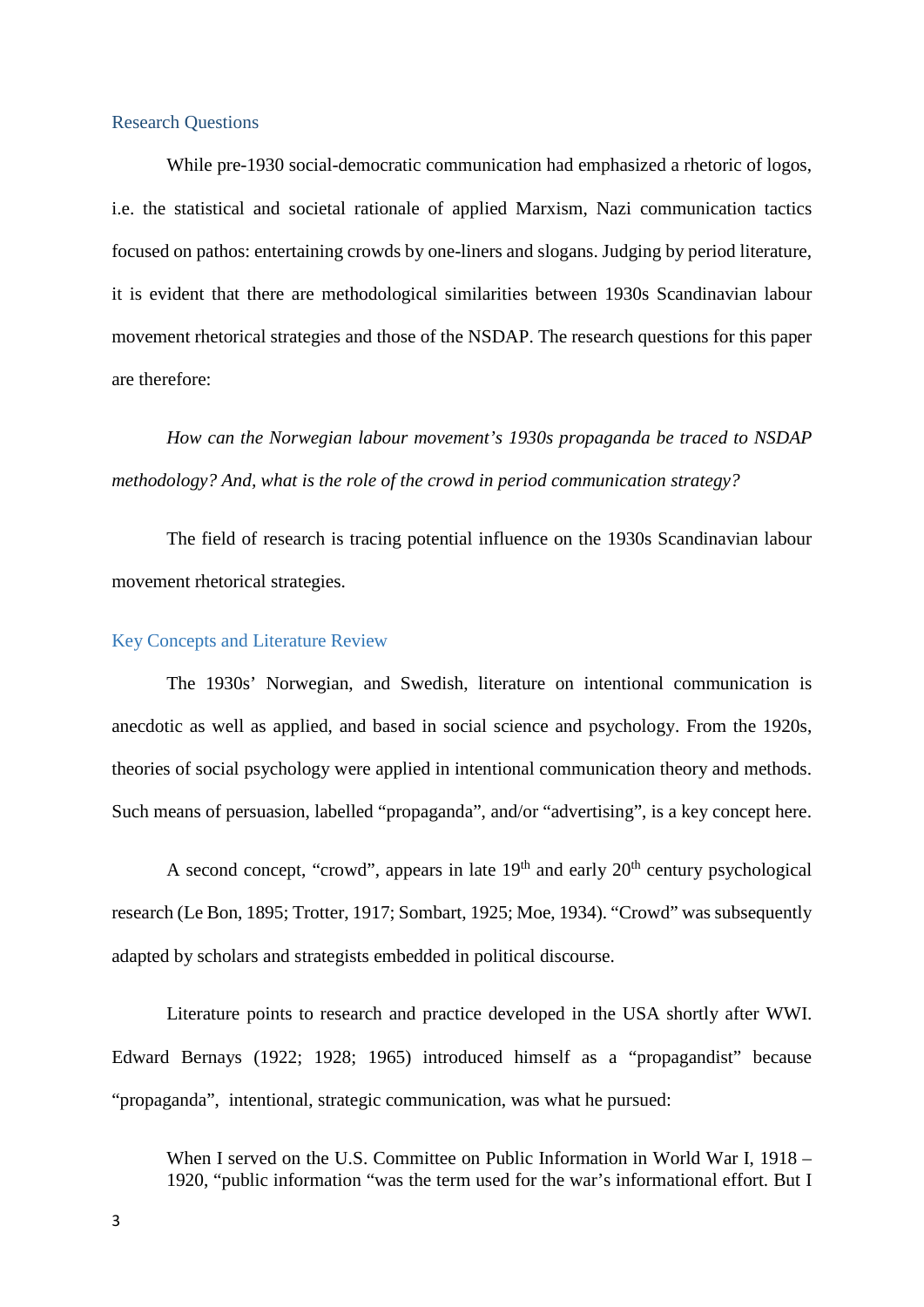did not hesitate to call myself a propagandist, even though the word had been tarnished by the German propaganda of the Kaiser and by the Communists (1965, p. 287).

He argued that "propaganda" was a common term, i.e. in the presidential "US

Committee on Public Information". Miller (2004) argued that Bernays' motivation for using

"propaganda" of such activity could have been

to rid the word of its bad smell […] Bernays always deemed himself to be both "a truthseeker and a propagandist for propaganda" [...] his interest would be purely scientific; and so his effort to redeem the word is based to some extent on intellectual necessity, there being no adequate substitute for propaganda. In this Bernays was right and never gave up his preference for that word over all the euphemisms (p. 15).

Bernays was familiar with negative connotations and associations of "propaganda".

Nevertheless, he argued:

[...] the poor connotations of the word in the postwar period induced George Creel, when he wrote his story of the U.S. Committee on Public Information in 1920, to call his book *How We Advertised America*. This was illustrative of the uncertainty with which new meanings found words to express them (1965, p. 288).

Miller emphasized that the fields of propaganda and publicity overlap in the sense that

"admen and publicists, no longer common hucksters, but professionals, sold their talents to Big Business through a long barrage of books, essays, speeches and events extolling the miraculous effects of advertising and/or publicity – i.e. propaganda" (2004, p. 12). Bernays' WWI-insight proved transferable to civilian and commercial purposes in post-war America: Such "peacetime propaganda […] would at once exalt the nation and advance the civilizing process, teaching immigrants and other folks of modest means how to transform themselves, through smart consumption, into happy and presentable Americans […]" (2004, p. 13).

 Man, argued Bernays, (1922) is blinded by own prejudice and is therefore unable to see and interpret the world unconditionally, a point of view he claimed to be sharing with contemporary psychologists and sociologists. He recommended propagandists to spread their ideas as widely as possible (Ellul, 1965; Moe, 1934): "He transmits his ideas, however, through all those mediums which help to build public opinion – the radio, the lecture platform,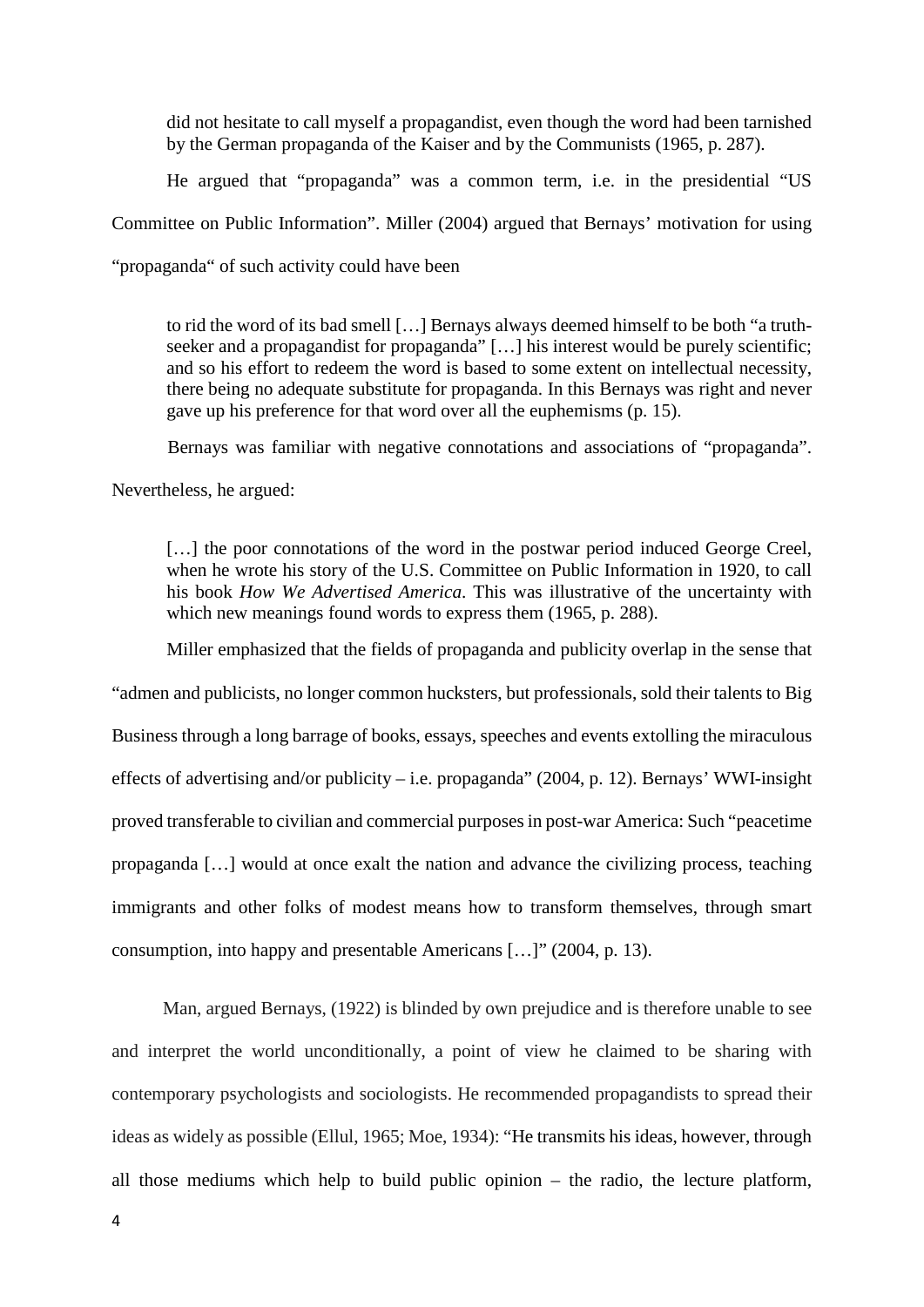advertising, the stage, the motion picture, the mails" (Ellul, 1965, p. 57). Reaching out to the uninformed was not easy. Bernays went on:

It is axiomatic that men who know little are often intolerant of a point of view that is contrary to their own […] Intolerance is almost inevitably accompanied by a natural and true inability to comprehend or make allowance for opposite points of view […] It is clear […] that these beliefs are invariably regarded as rational and defended as such, while the position of one who holds contrary views is held to be obviously unreasonable (1922, p. 65-66).

Propaganda methods could be justified through a perception of communication exchange as asymmetric, in which the sender had at his disposal scientific knowledge and methods, and sender perception of receivers was one of ignorance and prejudice. The radical asymmetry between actors in a communication process is an important new formation of the modern propaganda literature (Moe, 1934; Granat, 1934; Grunig & Hunt, 1984).

As a reaction to America's remarkably strong Nazi, Communist and isolationist movements, and their propaganda, academics founded the Institute for Propaganda Analysis, whose primary objective was to teach the public in general, but especially students, how to identify and interpret "common propaganda devices" (1938, p. 49 - 55). The list of such devices includes "name calling", "glittering generalities", "testimonials", "plain folks" and "propaganda and emotion". The common denominator is "appeal to our emotions rather than to our reason. They make us believe and do something we would not believe or do if we thought about it calmly, dispassionately" (p. 50). Techniques similar to the mentioned devices were in common use in 1930s political discourse, as they are in some sectors of the current political debate, i.e. the 2016 U.S. presidential race.

In his classic *The Formation of Men's Attitudes* (1965), Ellul discussed primarily European perspectives on "propaganda". In accordance with Bernays (1922; 1928), NSDAP propaganda, and Swedish and Norwegian propaganda handbooks, Ellul emphasized that propaganda, for it to be effective, must be continuous over long periods of time: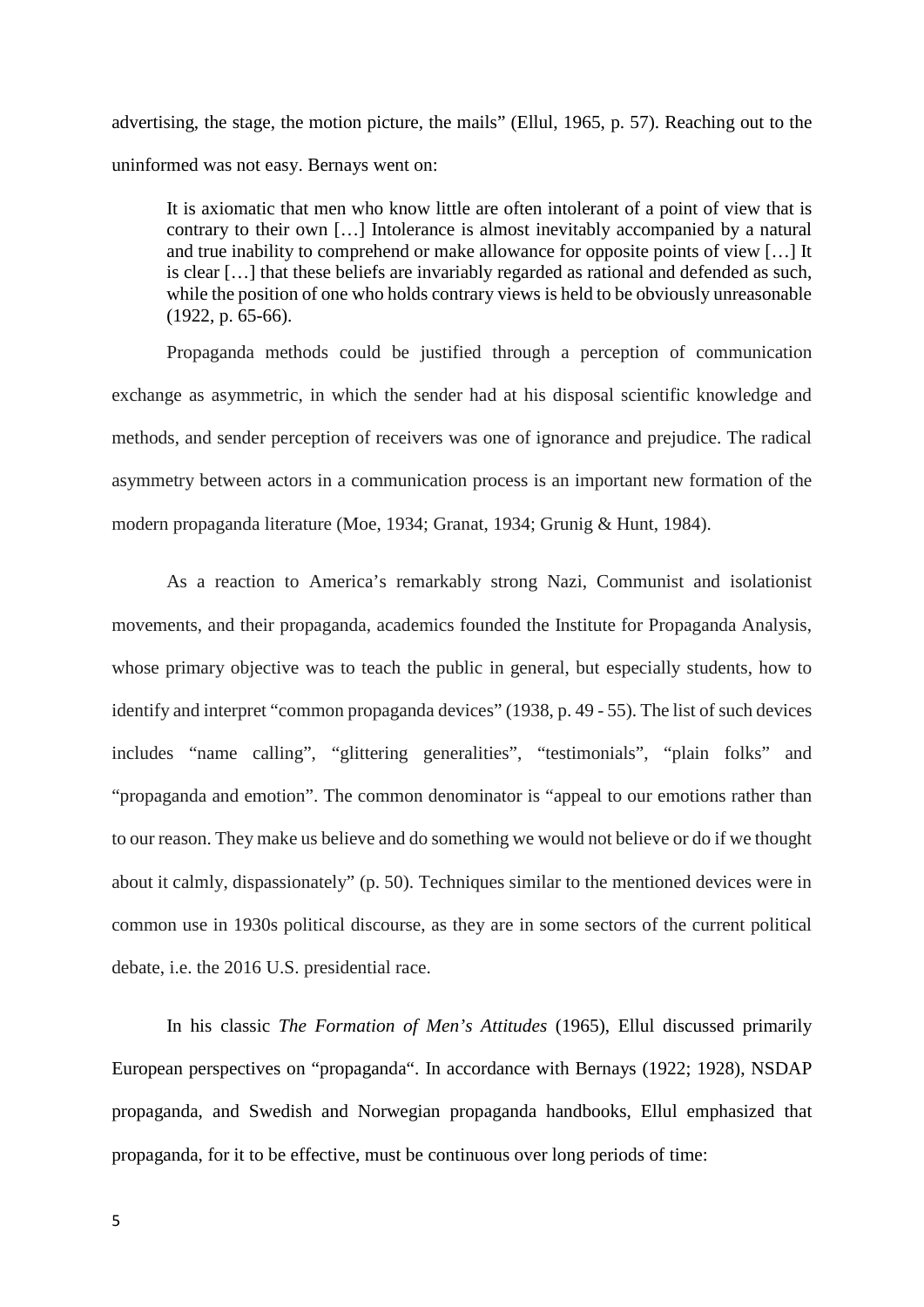[propaganda] must fill the citizen's whole day and all his days; lasting in that it must function over a very long period of time […] successful propaganda will occupy every moment of the individual's life; through posters and loudspeakers when he is out walking, through radio and newspapers at home, through meetings and movies in the evening (p. 17).

Ellul's advice on effective propaganda, and techniques to be avoided, is in accordance

with modern (2017) research techniques. He recommended that the propagandist start with an

environmental scanning, followed by a communication audit:

He must know the sentiments and opinions, the current tendencies and the stereotypes among the public he is trying to reach. An obvious point of departure is the analysis of the characteristics of the group and the current myths, opinions, and sociological structure. Methods and arguments must be tailored to the man to be reached. The technique of propaganda consists in precisely calculating the desired action in terms of the individual who is to be made to act (1965, p. 34).

Warning future propagandists that one size does not fit all, Ellul pointed out that propaganda must fill a gap: "The propagandist cannot simply decide to make propaganda in such and such a direction on this or that group. The group must need something, and the propaganda must respond to that need" (p. 37). Touching on the large segment of undecided, Ellul drew a line between the undecided and the indifferent, the latter constituting "more than 10 percent of the population" (p. 48; Granat 1934, p. 187). The undecided "are susceptible to the control of public opinion, and the role of propaganda is to bring them under this control" (p. 49).

Ellul's term "agitation propaganda" forms a relevant bridge to the study of  $20<sup>th</sup>$  century political mass movement. In its most primitive form, he claimed, such propaganda was practiced "by a party seeking to destroy the government or the established order. It seeks rebellion or war" (p. 71). The nature of such propaganda changes once the rebellions have become the establishment: "Thus Lenin, having installed the Soviets, organised the agitprops and developed the long campaigns of agitation in Russia to conquer resistance and crush the kulaks."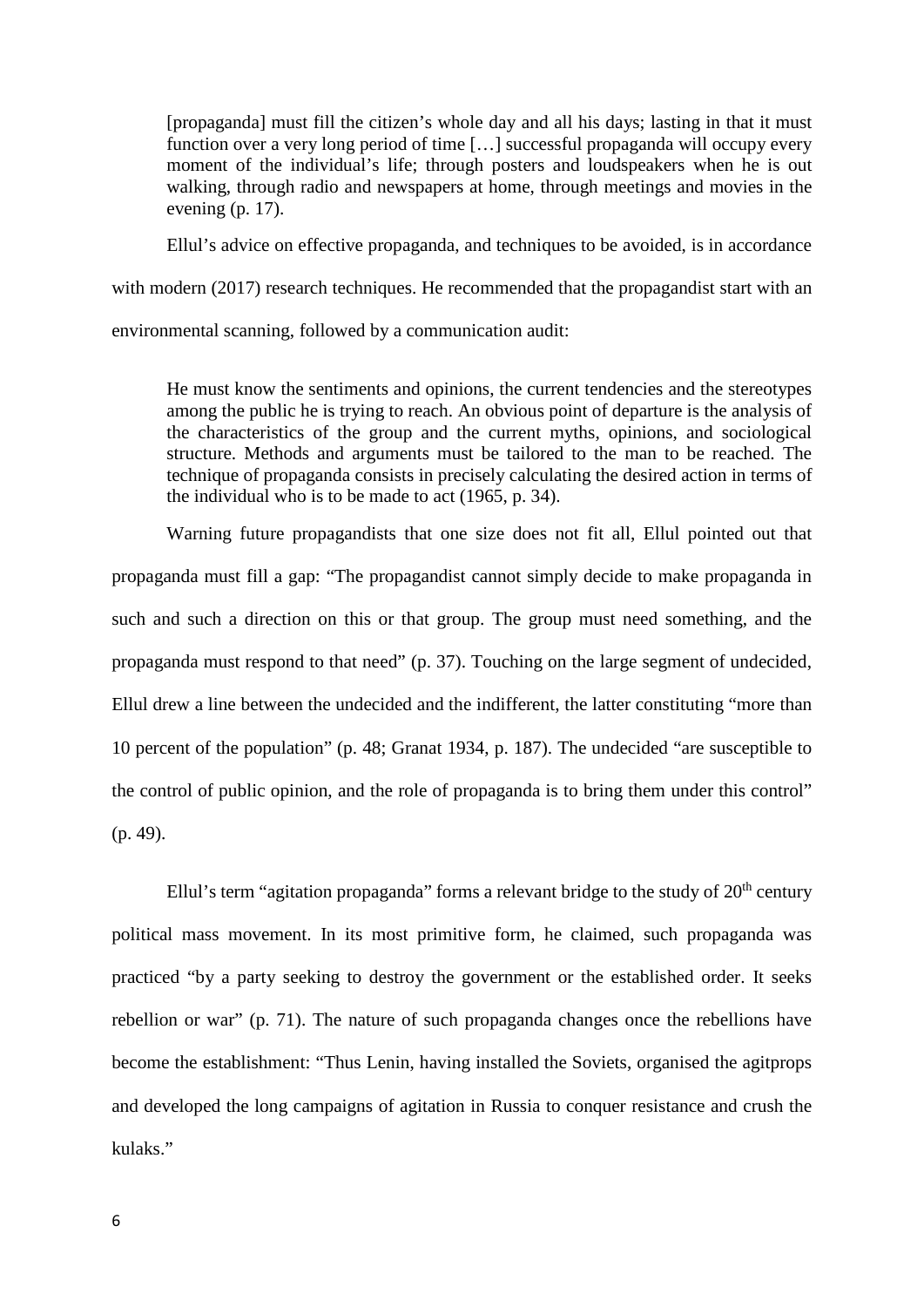In his *The Politics of Crowds* (2012), Borch explores "crowds" semantically, historically and sociologically. European revolutionary history owes its success to crowds. Borch first draws on Plato's term "plethos", the political mass of citizens, via the crowds of the 1789, 1830 and 1848 French revolutions, social-Darwinism, political mass movements, and related phenomena. Early sociologists, i.e. Le Bon (1895) and Tarde (1910), as well as Darwinian zoologists Trotter (1917) discuss "crowd" as actors in various contexts. Trotter, Freud (1921) and Canetti (1960; 1980) argue that crowds are governed by invisible forces. Michels (1915) suggests that crowds need and want leadership, and that masses are ready to express political gratitude in exchange for leadership. Crowds are grateful to leaders who speak on their behalf: "These men [leaders] who have often acquired [...] an aureole of sanctity and martyrdom, ask one reward only for their services, gratitude [...] Among the masses this sentiment of gratitude is extremely strong" (Michels 1915, p. 41).

Trotter's research on the concept of "herd instinct" (1917) is based in Darwinism's key hypothesis: only a thin layer of civilization separates man from beast. Trotter expands the Darwinian hypothesis of "survival of the fittest" to include a concept of necessary "gregariousness", an inherent and instinctive mental propensity imperative to survival. Behavioural patterns are extreme and unpredictable in herds; characteristics dissolve when the herd disintegrates. Prominent characteristics include

- 1. most evident in man's behaviour when he acts in crowds, and are then evident as something temporarily superadded to the possibilities of the isolated individual.
- 2. […] the cardinal quality of the herd's homogeneity. It is clear that the great advantage of the social habit is to enable large numbers to act as one, whereby in the case of the hunting gregarious animal strength in pursuit and attack is at once increased to beyond that of the creatures preyed upon, and in protective socialism the sensitiveness of the new unit to alarms is greatly in excess of that of the individual member of the flock […] (1917, p. 29).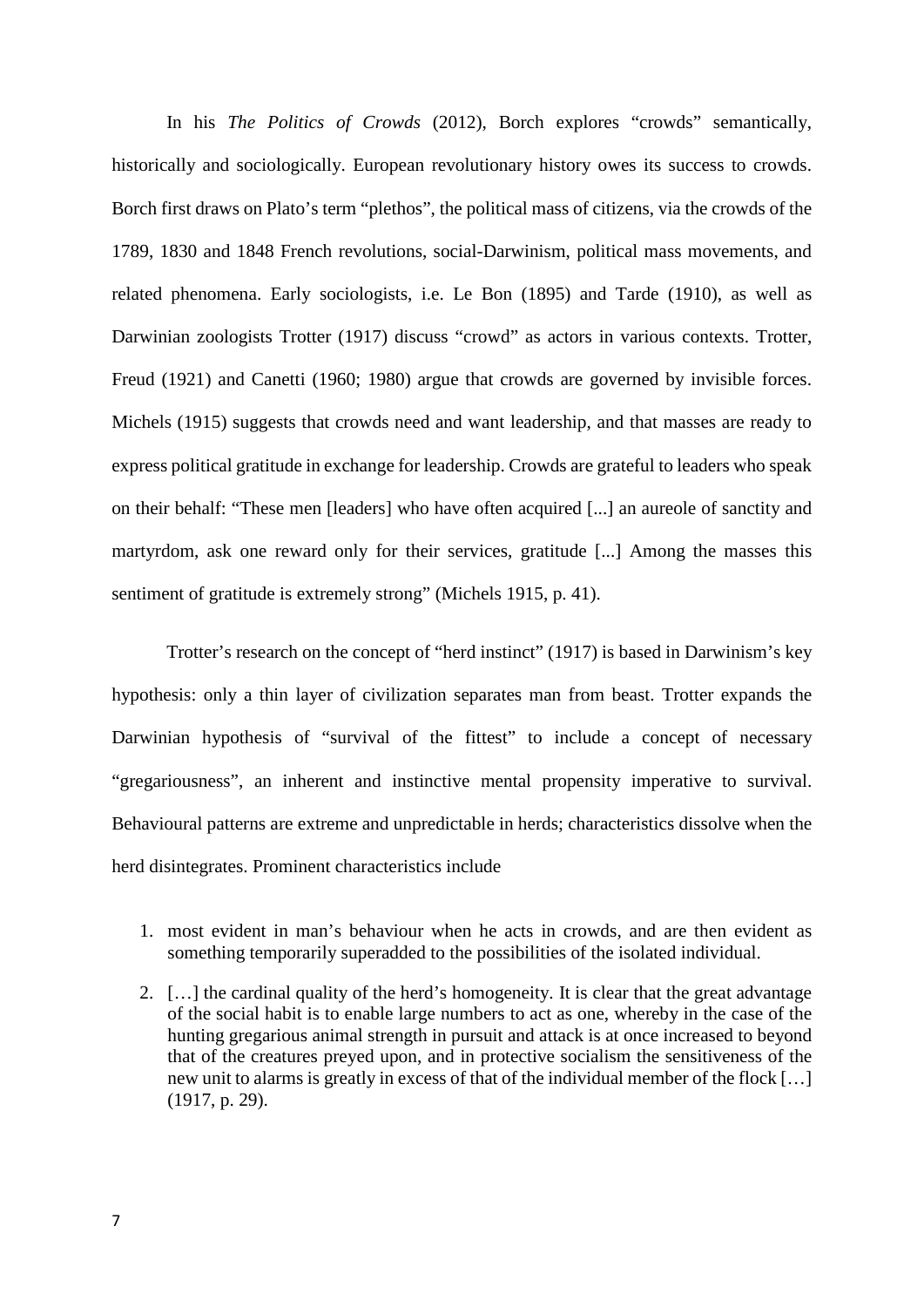Trotter finds no evidence of order or leadership in crowds. He takes it for granted that an invisible and undetectable hand controls, or at least sets herd behaviour in motion, for example in a flock of migrating birds. In exchange for protection and potency, individuals dissolve into crowds, willingly giving up their individuality:

To secure these advantages of homogeneity, it is evident that the members of the herd must possess sensitiveness to the behaviour of their fellows […] Each member of the flock tending to follow its neighbour and in turn to be followed, each is in some sense capable of leadership; but no lead will be followed that departs widely from normal behaviour (1917, p. 29).

Although Trotter's research is on non-human samples, his findings fit into Elias Canetti's narrative on behavioural patterns, discussed in his autobiographic *Crowds and Power*  [Masse und Macht, (1960)] and *The Torch in My Ear* [Die Fackel im Ohr, (1980)]. Canetti gives evidence to the potential in maddening power, and the sense of invulnerability experienced in crowds, "protective socialism" (Trotter, 1917, p. 29).

In a retrospective narrative, Canetti (born 1905) reflects on a 1927 revolt, *Julirevolte,* in Vienna: Three men, connected to the Austrian fascist movement, had rightfully been accused of having murdered a Croatian migrant worker. However, they were acquitted in a scandalous trial. In retaliation and revenge, leftist crowds flung themselves onto the streets and set the courthouse, *Wiener Justizpalast,* on fire. Canetti reflected on his bottomless attraction to the violent mob, losing his sense of self and being steered by an alien, undetectable will. Similarly, in a workers' demonstration in Frankfurt, he described an urgent sense of erotic attraction to marching in the crowd. The experience, in his words "epiphany", ["Erleuchtung"], never left him:

It came very suddenly over me as a fierce sense of expansion [...] As a single moment it has remained present in me; after 55 years, as long as it is precisely here, I feel it as something *unexploited* (author's translation). [Es kam sehr plötzlich über mich, als ein heftiges Gefühl von Expansion […] Wie ein einziger Augenblick ist sie mir gegenwärtig geblieben, nach 55 Jahren, solange genau ist es her, empfinde ich sie als etwas *Unausgeschöpft*es. (1980, p. 140)].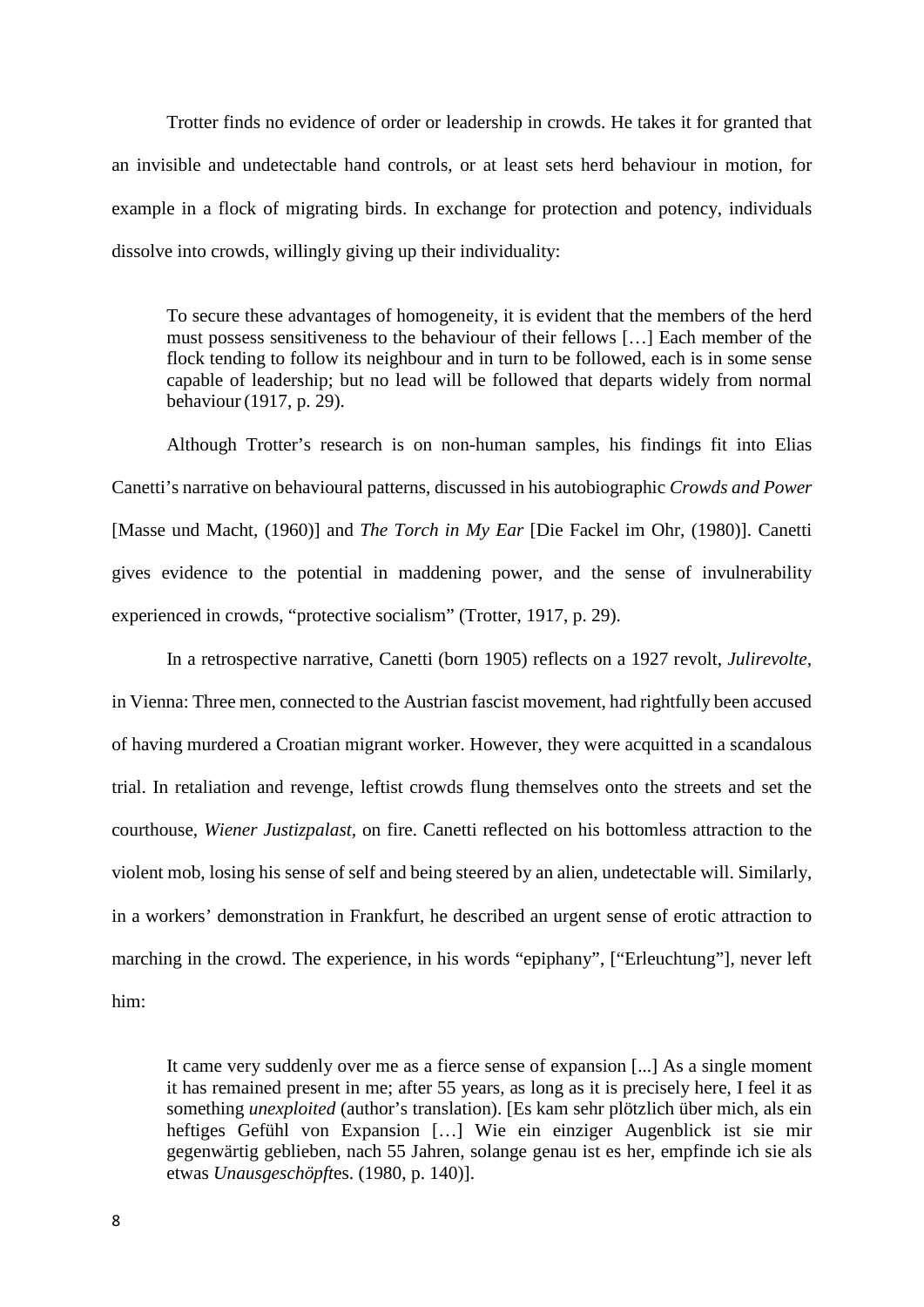That was the very watershed moment in Canetti's life. It stayed with him for fifty-five years, twenty of them all consuming.

While Canetti's notion of and description of "crowd" was psychological in a qualitative sense, Werner Sombart's social scientific definition and discussion of it categorized the basic term into subdivisions, using aspects of members' characteristics: He identified four subcategories of "crowd" in *The Proletarian Socialism*, [Der proletarische Sozialismus, (1925, p. 99 - 100)]:

- A "statistical crowd" connotes a numerical perspective that is of importance in analyzing impact of a large, versus a small crowd. By contrast, claimed Canetti, a crowd may consist of only a few, "five or ten or twelve, no more", ["fünf oder zehn oder zwölf, nicht mehr" (1960, 14)].
- A "cultural crowd" connotes the uninformed, lower strata of the proletariat.
- A "sociological crowd" connotes a crowd void of all ambition, an urban *Lumpenproletariat,* coined so by Marx; people living miserable lives near society's bottom.
- A "psychological crowd" connotes a crowd in which its inseparable members seem interconnected by an undetected mental frame of mind, and how they act collectively without a centralized direction; as also described by Trotter (1917).

Understanding and acknowledging the 1930s "crowd" as a political actor is essential for understanding 1930s political discourse. In as much, the Scandinavian Left arguably shared fundamental views on "crowds" with most European populist political movements.

Sigmund Freud reviewed Gustave Le Bon's essayistic *The Crowd. A Study of the Popular Mind* [Psychologie des Foules (1895)] in his *Group Psychology and the Analysis of the Ego* [Massenpsychologie und Ich-Analyse (1921)], especially Le Bon's argument that

9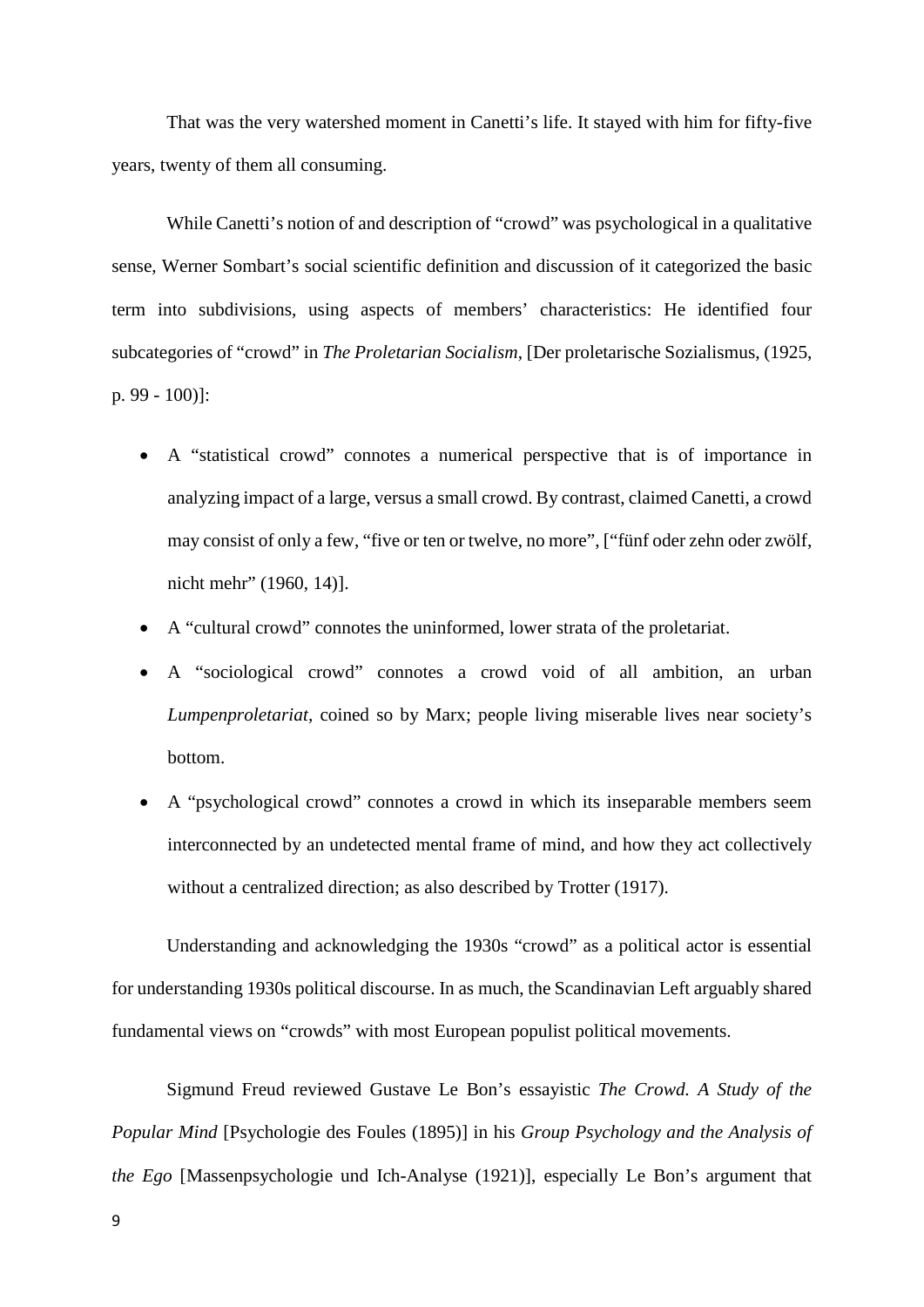crowds are constituted of makeshift collections of individuals animated by an undefined collective will. Freud, and Canetti (1960; 1980) suggest that individuals in fact may experience a quasi-erotic longing for crowds. Chriractophobia [Berührungsangst], argued Canetti, represents man's deepest fear: [only] by letting oneself dissolve into a crowd can one overcome *Berührungsangst* and achieve catharsis. He reported that after having felt void of life before joining and after leaving the crowd, his experience while absorbed therein was "a complete change of consciousness […] as profound as puzzling" ["eine völlige Änderung des Bewußtsein […] ebenso einschneidend wie rätselshaft" (1980, p. 94)].

Michels, in another classic, *Political Parties: A Sociological Study of the Oligarchical Tendencies of Modern Democracy* (1915) discussed obstacles caused by "direct democracy," and why modern democracy therefore needs political parties. As an example of direct democracy chaos, he described a Prussian political experiment (1848/49) in which the entire population was divided into sections that were to meet in public spaces to discuss political issues: "Every citizen was to have the right of speech. In this way the intelligence of every individual would be placed at the service of the fatherland [...] No legislative proposal was to come from above." (1915, p. 20). Michels also discussed the role of the masses as political actors. His notion of the role of the masses represented an elitist point of view: masses are indifferent and ignorant and must be governed by a stratum of leaders, an oligarchy.

Granat, provost of the Swedish labour movement rural college, discussed "crowd" in a Nordic social-democratic context (1934). Party meetings were poorly attended. Looking at Germany, where NSDAP rallies drew enormous crowds, Granat suggested that the Labour Party should take lessons from Goebbels, whom he ranked as "intellectually superior to the other leadership" (p. 188). Without crowd support, Granat argued, labour parties would never win elections, as under universal voting rights the politically naïve and uninformed are on par with party elites; one person, one vote. Granat worried over the fact that large fractions of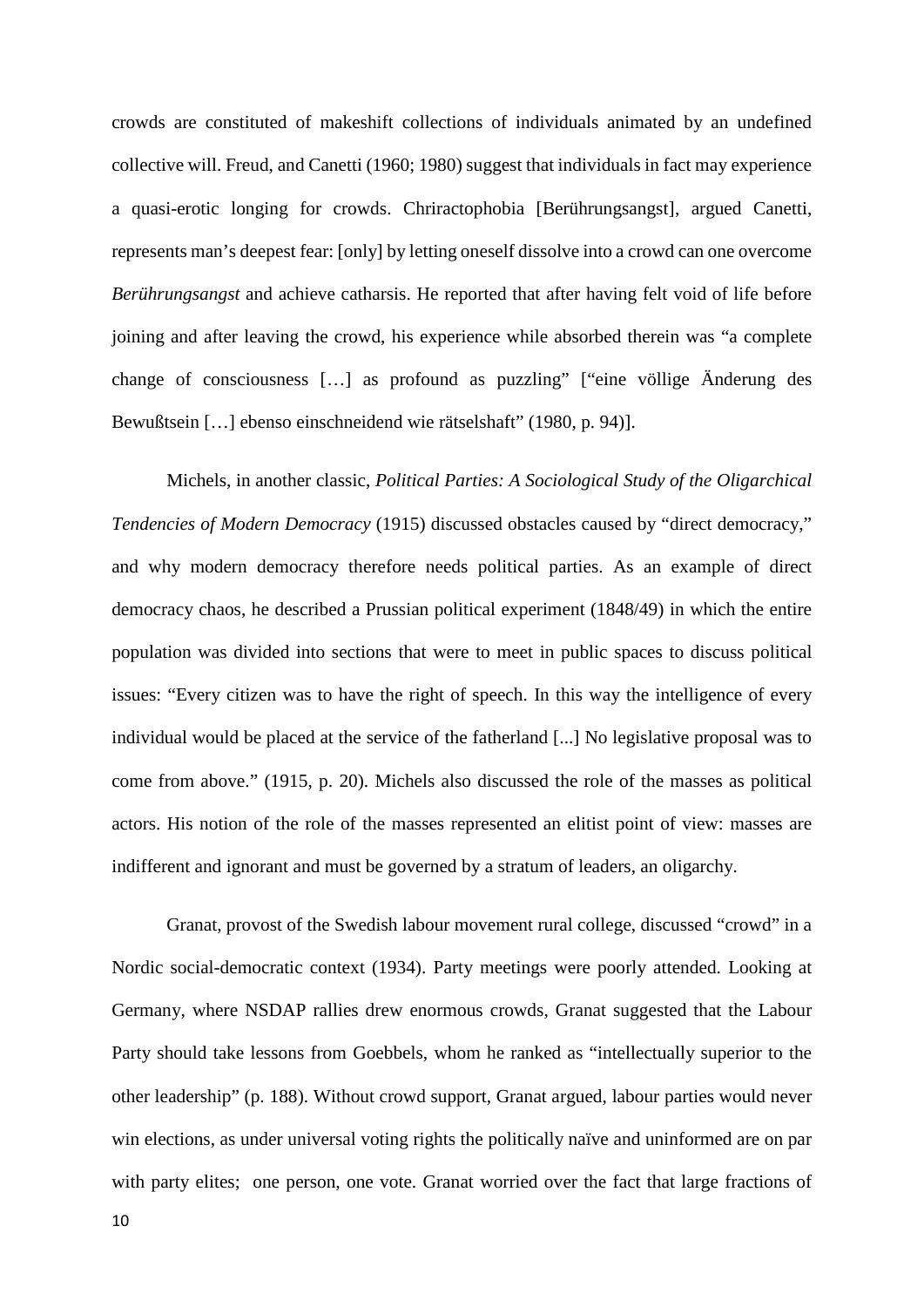working class German brethren had succumbed to German socialism. [Deutscher Sozialismus] (Sombart, 1934).

# Norwegian Sources

Having been in a partial political union between 1814 and 1905, with a mutual monarch and common foreign policies, Sweden and Norway were, and are (2017) twin nations on the Scandinavian peninsula. The respective national tongues form a continuum of mutually intelligible variants. For centuries there has been unhindered migration across the 1,630 km long border. Labour movements in the two lands share narratives and pools of research and insight. Swedish leftist literature is therefore an integrated and natural part of the source material for this article.

The Norwegian Labour Movement Archives and Library [Arbeiderbevegelsens arkiv og bibliotek], a documentation centre founded in 1908, has kept records on most political activity in the sphere of the political left for over a century. The main source material consists of:

- The Labour Party's 1933 national election manifesto, had been titled "Jobs for all!" ["Hele folket i arbeid!"]: A trial balloon at first, it proved to be an exceptionally successful campaign. Party legend to this date (2017) credits the 1933 election landslide victory to the campaign.
- Another central source for this paper is the June 1934 special issue of *The 20th Century,*  [Det 20de århundre]*,* a journal published by the Labour Party. The journal contributors leaned on "modern psychological research" and looked to Nazi-Germany. The issue was titled "New Tasks" ["Nye opgaver"], a term whose far-reaching connotations could be interpreted near the Rooseveltian "New Deal".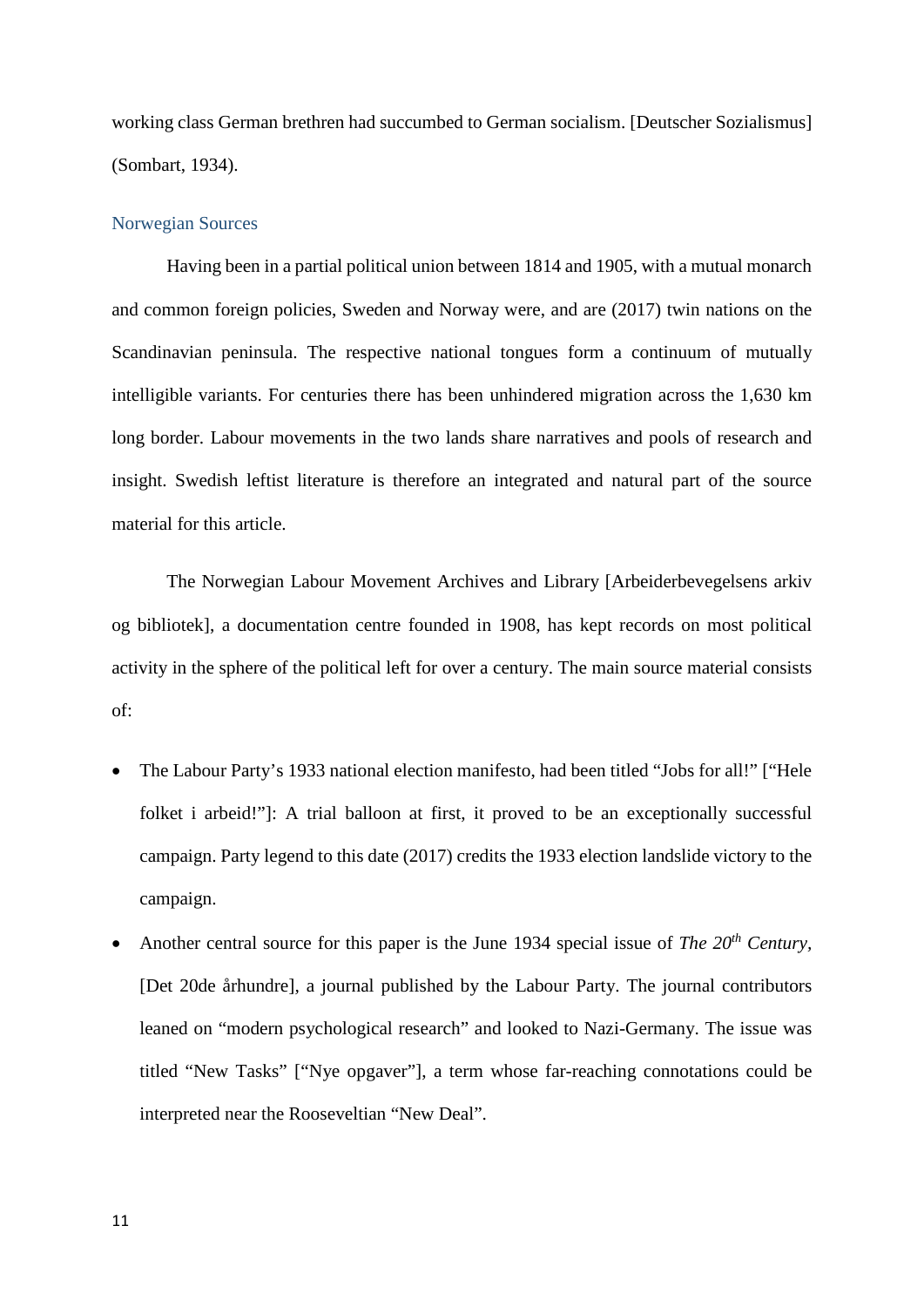• Prior to the 1934 elections, the Labour Party secretary, Haakon Lie, published the handbook *Agitation and Propaganda* (Norwegian: *Agitasjon og propaganda*)*.* In it, he advised local organisers on rallies, canvassing and speech writing. The handbook deepened, broadened and concretized the general outlines in the June 1934-edition of *Det 20de Århundre*. The handbook was reedited and republished in 1936 and in 1938.

Other sources stem from findings, footnotes, and references in the above-mentioned publications which have been approached with an organic study method. Some sources are well referenced in other literature; some are serendipitous. The perhaps most interesting source was found in a footnote in the 1936-edition of *Agitation and Propaganda,* referring to an article by "Rektor Alf Ahlberg" (Moe in Lie, H. (Ed.). 1936, p. 17). In his article, Ahlberg, then president of the Swedish labour movement rural college, referred to the works of German economist and sociologist Werner Sombart (1933, p. 67). Sombart, a renegade who had been working alongside Engels on editing Marx' *Capital,* ended up as an underwriter for Hitler's 1933 and 1934 referenda. Sombart proclaimed his political views in an impressive literary production, including ten issues of *Socialism and Social Movement* [Sozialismus und soziale Bewegung (1896-1925)]; its tenth, two volume-issue was renamed *Proletarian Socialism* [Der proletarische Sozialismus (1925)].

#### Sombart's Ideological Platform

For years prior to Hitler's rise to power, Sombart had been a proponent of socialism adapted to the perceived mentality, values and needs of Lutheran Northern Europe, in period terminology, "national socialism". Sombart's former peer Friedrich Pollock had countered Sombart's views in *Sombart's Falsification of Marxism* [Sombarts Widerlegung des Marxismus (1926)]. Pollock's book was made available to Scandinavian labour movements' libraries, probably shortly after its release. The libraries that have provided literature for this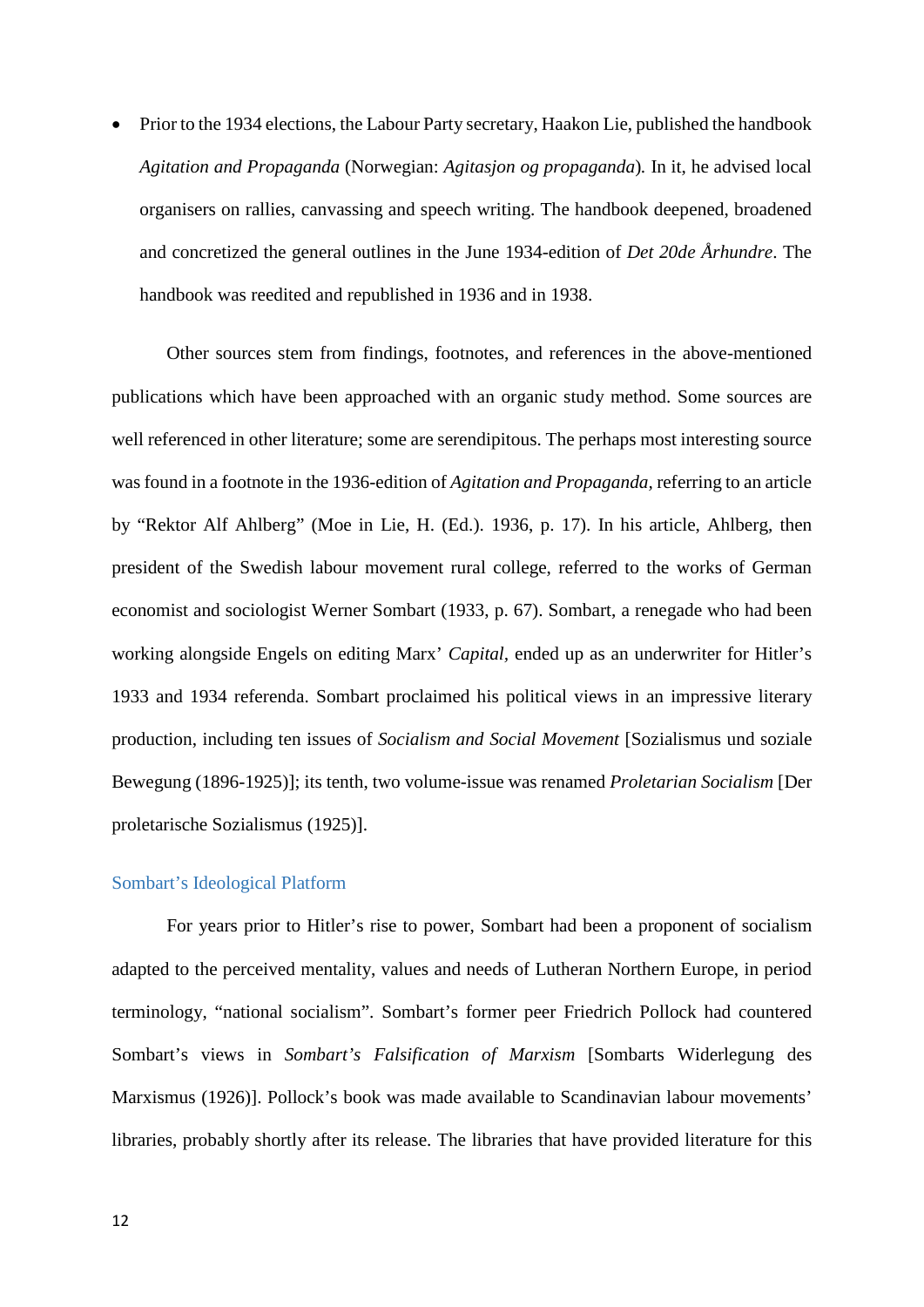article have no lending records dating back to the interwar-era. It is not evident, however likely, that Pollock's criticism of Sombart was known in Scandinavia at the time.

Sombart had joined the Nazi academic body Academy of German Law [Akademie für Deutsches Recht] in 1933. In August 1934, he co-petitioned with German academics in favour of Hitler's assumed double role, as chancellor, and as president, to become *Führer*. The list of petitioners was published in the notoriously anti-Semitic daily *Völkischer Beobachter.* In his *A New Social Philosophy[1](#page-12-0)* [Deutscher Sozialismus] (1934), Sombart condemned Marxist socialism as *Jew-infested.* He had expressed racial prejudice towards Jews in his *The Jews and Modern Capitalism* [Die Juden und das Wirtschaftsleben] (1911). A Jew could, in Sombart's words, never be, or become German. In fact, "the Jew" was the very anti-thesis of "the German", racially, morally and spiritually. Sombart was, beyond doubt, a prominent member of the Nazi academic echelon, an active proponent of Hitlerism, far beyond the role of a passive follower or collaborator.

# Dr. Ahlberg's Selective Plagiarism

In *Proletarian Socialism*, Sombart (1925) applied certain semantic techniques to present his views, among those, qualifying adjectives, like the *so-called working class*  [sogenannte Arbeiterklasse] (p. 178), as well as extensive use of quotation marks, as in "crowd" ["die Masse"]. Through intertextual figures, some of them quasi-biblical, he suggested that Marxism was de facto a religious dogma, not merely a social and political ideology:

[[…] daβ auch diese *Ketzer*, die niemals die *Wahrheit der Lehre*, wie sie Marx *verkündet* hat, angezweifelt haben, sondern nur behaupten, im Besitze der *wahren Lehre* zu sein, wieder zu *gläubigen Gemeinden* mit einem anerkannten Oberhaupte sich

<sup>[…]</sup> that also *heretics*, who have never been in doubt about the *truth of the dogma*, as *proclaimed* by Marx, just claiming to be in possession of the *true dogma*, founded in a *congregation of believers* with a recognized head. Those were the *confessions* in Germany […] (author's Italics and translation).

<span id="page-12-0"></span> <sup>1</sup> German title: *Deutscher Sozialismus.* It was translated into English in 1969. The English title, *A New Social Philosophy,* is a euphemism, and does not reflect the period connotations of term «German Socialism».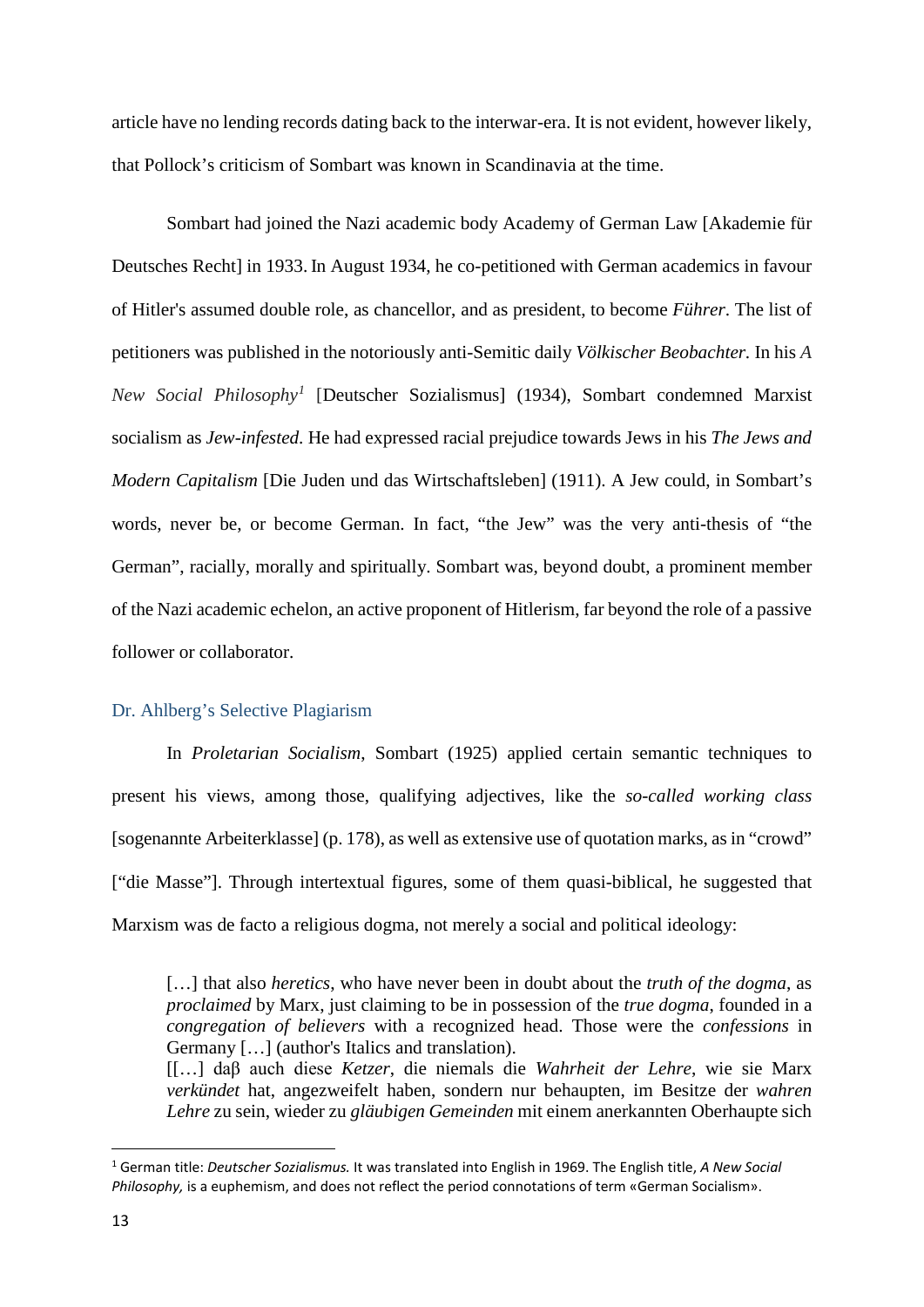zusammengeschossen haben. So gab es in Deutschland die *Konfessionen*. (1925, vol. 2, p. 180)]

It is highly unlikely that Dr. Ahlberg, a scholar of Schopenhauer, and a leading researcher of political science, could have misinterpreted the German and thus misread Sombart's sarcasms and loudmouthed criticism of the Left. In fact, Dr. Ahlberg must have turned a blind eye to any reservations he might have had in the matter, i.e. Sombart labelling Marxism a quasi religion. Ahlberg not only translated long passages from *Proletarian Socialism*, he did so omitting qualifying characteristics and semantic marks, i.e. quotation marks and adjectives, such as "so-called", thus emphasizing the Sombart sarcasms. The Ahlberg adaptation of the Sombart text is selective, and ethically questionable.

Ahlberg intentionally copied and plagiarized essential parts of Sombart's writings on crowds, presenting them as his own in his *Social psychology* [Social psykologi (1933)]. One of the chapters therein, "Psychology of Agitation" ["Agitationens psykologi" (p.  $65 - 79$ )], contains quotes and selected misquotes from Sombart's chapter "B. The Propaganda" ["B. Die Propaganda" (vol.2, p. 169 – 215)]. The Sombart chapter's focal point is on the plasticity of the masses, the uninformed and the uneducated, and how such strata can be persuaded into a preferred voting behaviour. "Psychology of Agitation" was in turn translated from Ahlberg's native Swedish into Norwegian, and published in various leftist publications.

# Descriptions of Propaganda Methods in Labour Movement Communication Tactics

There are two theoretical levels of NSDAP traces in the Norwegian labour movement literature: In the June 1934 edition of *The 20th Century*, Labour Party elites outlined a radical change of communication strategies and tactics, thus opening the movement's rhetoric to two parallel paradigms: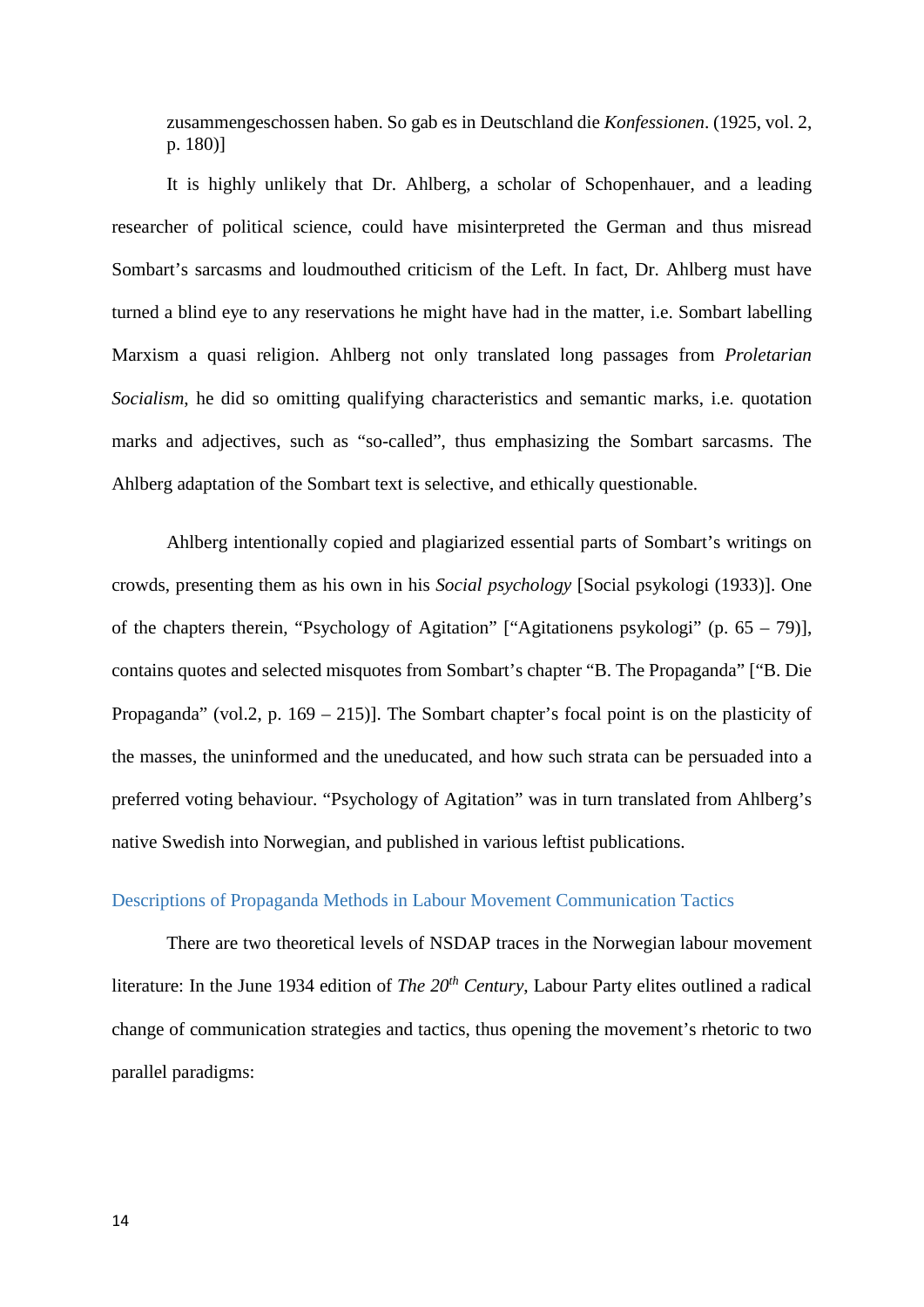- one factual paradigm, based on statistics and reliable research. Representing an old school of thought, it was aimed at pundits and study circles for party members intellectually capable of accepting socialism's social and economic rationales.
- another paradigm, in which slogans, entertainment and audience participation should persuade less interested voters and voters with limited critical ability. Inspired by Nazi success among German working class voters, and realizing that the average voter was uninterested in politics, this paradigm sought to win indifferent voters to the Left and keep them from the Right.

The new methods were applied into Labour Party manuals and handbooks. Similarities between the respective Left and Right methodologies were especially evident in pathos as applied mode of persuasion: Rhetorical strategies that formerly had targeted man's perceived rationale must be supplemented with simple one-liners and slogans. Party meetings, attended by few (Granat 1934), were replaced with mass rallies in town squares. Party elites, once featured attractions in campaigns, would now have to share podiums with music hall entertainers.

Moe argued: "It is [...] important to conquer the minds of the masses, it is now a matter of life or death for the socialist movement" (1934, p.185). Politically inactive masses, distraught by economic hardship and crisis, would be willing to revolt against societal elites and class enemies. Since masses lacked guidance and channels as to where to petition their grievances, there was a dire need for effective modes of communicative influence. The labour movement had to learn from "modern research on psychology" and "modern advertising" (p. 186), acknowledging pathos as a potent mode of persuasion, not challenging individuals' critical ability. The struggle between fascism and socialism was "first and foremost a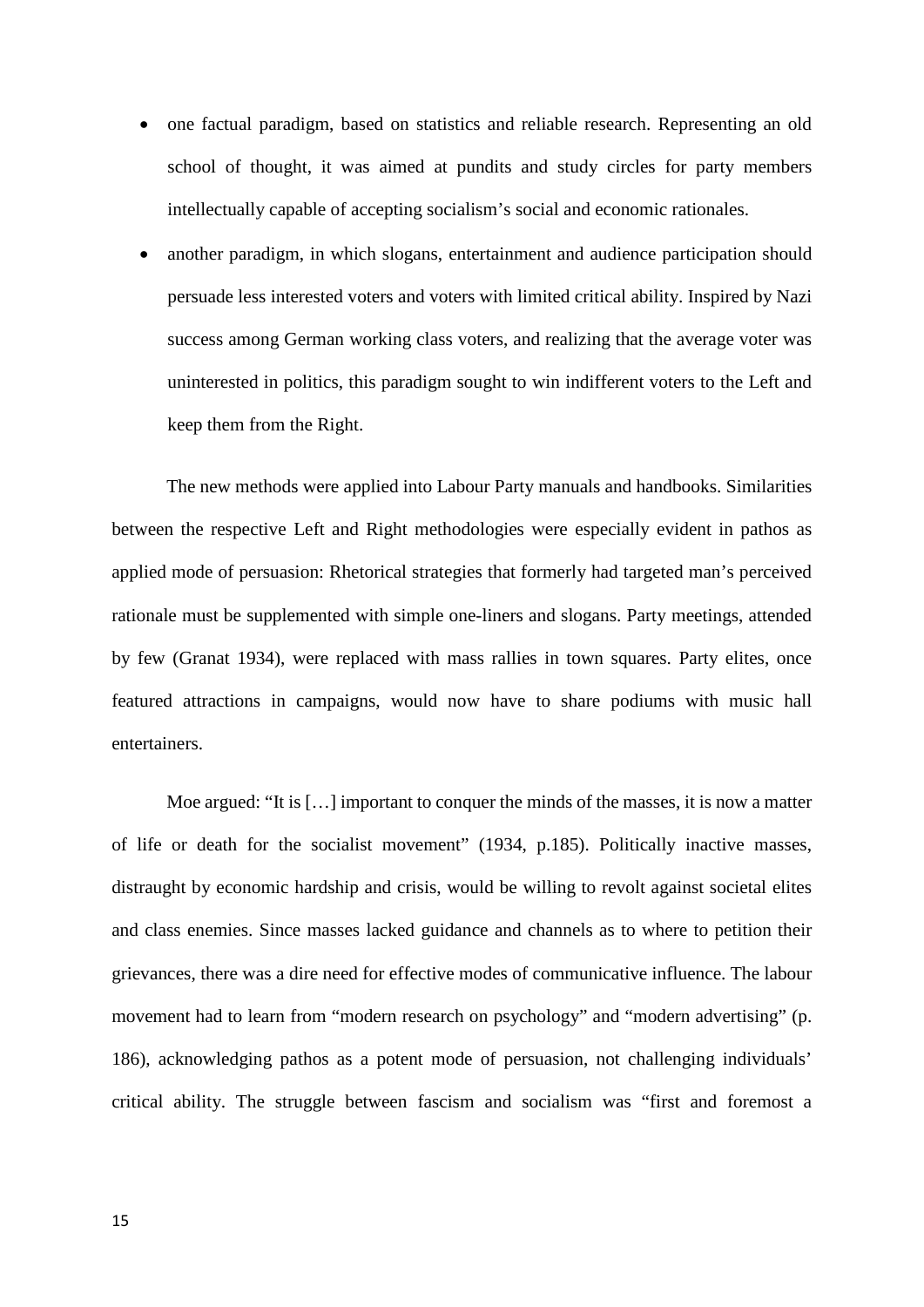psychological fight, a propaganda fight", a textbook statement of the purpose sanctifying the means, a struggle over the minds of the masses, not policies.

Granat came to similar conclusions (1934). Resigned to the perception that working class voters did not know their own good, he concluded that "one has found out that less than 10 percent of voters attend political meetings" (1934, p. 187; Ellul 1965, p. 48). Like Granat, Michels suggested that "the number of those who have a lively interest in public affairs is insignificant [...] It is only a minority which participates in party decisions." (1915, p. 36). The party was unable to reach a critical mass of voters through its media, as many did not read newspapers. A dilemma was, argued Granat, that under universal voting rights, absent and passive voters had the numeric power to decide elections. Hitler had looked for, and found his reserves in, such strata. To counter Nazism, "one must use methods that to a certain degree differ from printed information, naturally without setting aside propaganda that must be the moral backbone [...] Without doubt, the labour movement [...] may benefit from some Nazi methods of agitation." Following up the principal recommendation with an explanation, near apologia, he argued:

Nazi politics is, to a great extent, characterized by brutality and scurrility; however, one must admit that the Nazis in one field have played their role cleverly and skillfully […] the propaganda […] Goebbels' intellectual capacity is considered to reach way and high above the other Nazi tops' (p. 188).

Towards the end of his short (3.5 pages) article, Granat suggested that the labour movement copy some of the Nazi Party's concrete measures and methods.

# Propaganda Presence

Granat admitted to being fascinated by the swastika, which "[…] associated with Hitler's fierce speeches and attacks. Because it was in use by the hundreds of thousands, it contributed to making Hitler's words relevant, and thus became an integrate part of the psychological manipulation of the masses" (p. 188). Granat proposed that the labour movement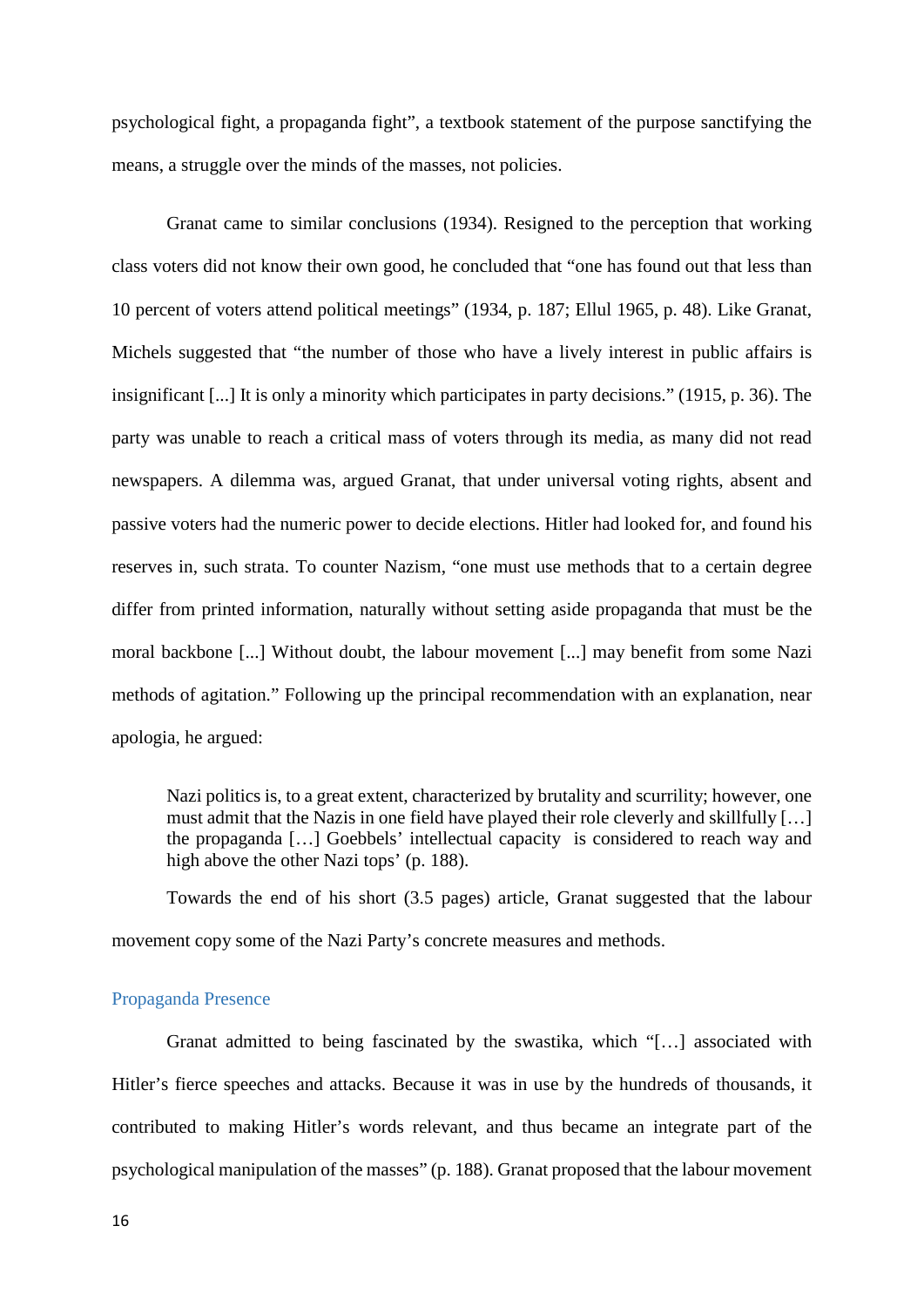must adopt symbolism, slogans, music and rallies in its propaganda, rather than an anemic, passionless delivery, presented in a bureaucratic manner. He quoted *Mein Kampf*:

The audience enter and take their seats, a professor gives a speech on today's topic that only half the crowd understands and one third comprehends, the moderator thanks for the brilliant speech; "Deutschland, Deutschland über alles" is sung, all leave. (Hitler. *Mein Kampf*, in Granat 1934, p. 188).

Hitler instinctively dismissed such meetings. Nazi demagogue intuition promoted huge

rallies, music, flags, crowd singing party and patriotic songs. The popular perception of

homogeneity, security and protective socialism (Trotter 1917, p. 29) and the will to fight, got

a fierce boost during mass rallies. Granat emphasized the necessity of acknowledging such

elements:

It is important that rally audiences are not passive, but in fact take an active part in meetings. One must therefore not ignore the importance of unison singing. The psychological impact of demonstrations, torchlight processions and marches meets and gratifies participants' need [longing] for activity" (1934, p. 188).

Granat identified relevant methods, and made recommendations, in minute detail:

During all rallies, there should be music before and after the speech; no dance music, of course […] no music that suggests a quiet and introvert emotional mood. The music must fit the situation and should stress strong will, it must be rhythmic and be easy to catch (p. 189).

The speaker would have to simplify messages to match audience abilities and

intellectual levels, while still adhering to facts:

A public speaker must find the courage to express banality. That means that he must not be reluctant to repeat facts well known to himself and to the politically versed, but unknown to the less interested and less enlightened. Regular party slogans must be repeated in varying forms (p. 189).

Granat proponed use of expressive symbols, slogans and mottos to express party goals

and policies. He argued that the strategy must include tepid oratory and take into account that

many voters seek entertainment and escapism, not ideological lectures:

[...] it is necessary to maintain propaganda that does not necessarily inform or shed light on problems, although it [propaganda] gives the [great] masses the correct idea of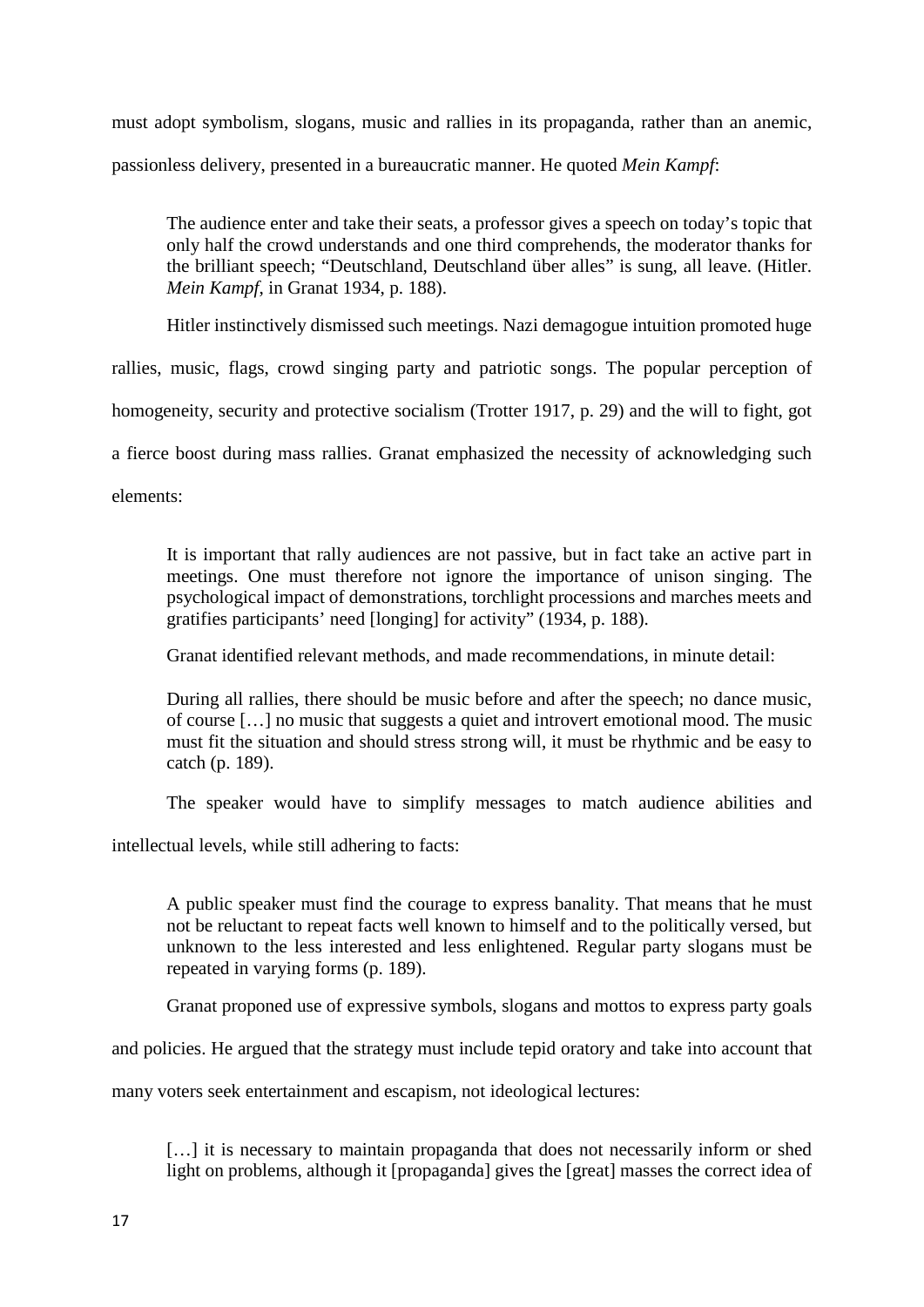socialism's goals and methods, and that it strengthens the communal spirit, the will to fight, and the idealism within the movement (p. 189).

Central items in NSDAP methodology were thus transformed, adapted and integrated into Norwegian Labour Party communication manuals in 1934, on the notion and claim that crowds would be persuaded by catchy slogans and effective propaganda. Former Party Secretary Haakon Lie confirmed such reasoning in a conversation with professors Anders Johansen and Jens E. Kjeldsen during data collection for an anthology on Norwegian political speeches:

The [Nazi] menace was a useful tool as a lever for transformation *to new methods*. The Nazis should f[…]ing not be allowed to have it to themselves, [… Haakon Lie ...] We should take it from them and use it against them (Johansen & Kjeldsen, 2005, p. XXXIX–XXXX).

Linguistic and cultural translations of slogans will more often than not be inaccurate, as translations rarely carry the slogan's original metaphors and content. Some period slogans have survived and have been recycled in campaigns until this day (2017): "By og land, hand i hand", ["Town and country, hand in hand"], carries timeless qualities. It is a feel-good, nonprovocative one-liner. Its central and essential metaphor is, in the party's evaluation, its best slogan ever. The original was however, a direct translation from a 1933 Nazi country fair. The German original, "Stadt und Land, Hand in Hand", translates well into the Germanic Norwegian: "By og land, hand i hand"*.* The English translation version carries none of the rhythmic elegance of the Germanic texts.

As of 1934, mass rally ideological messages stepped aside to allow for participants' aesthetic and emotional experience. For a 1936 rally in front of the Labour Party headquarters in Oslo, the then tallest building in the city, oversize portraits of the party leadership decorated the building, and two popular vaudeville artists performed apolitical acts. There was amateur theatre, motor cycle processions and choral speaking. A small plane circled over the rally while writing "Vote Labour", ["Stem DNA"], in pyro letters across the autumn sky. A possible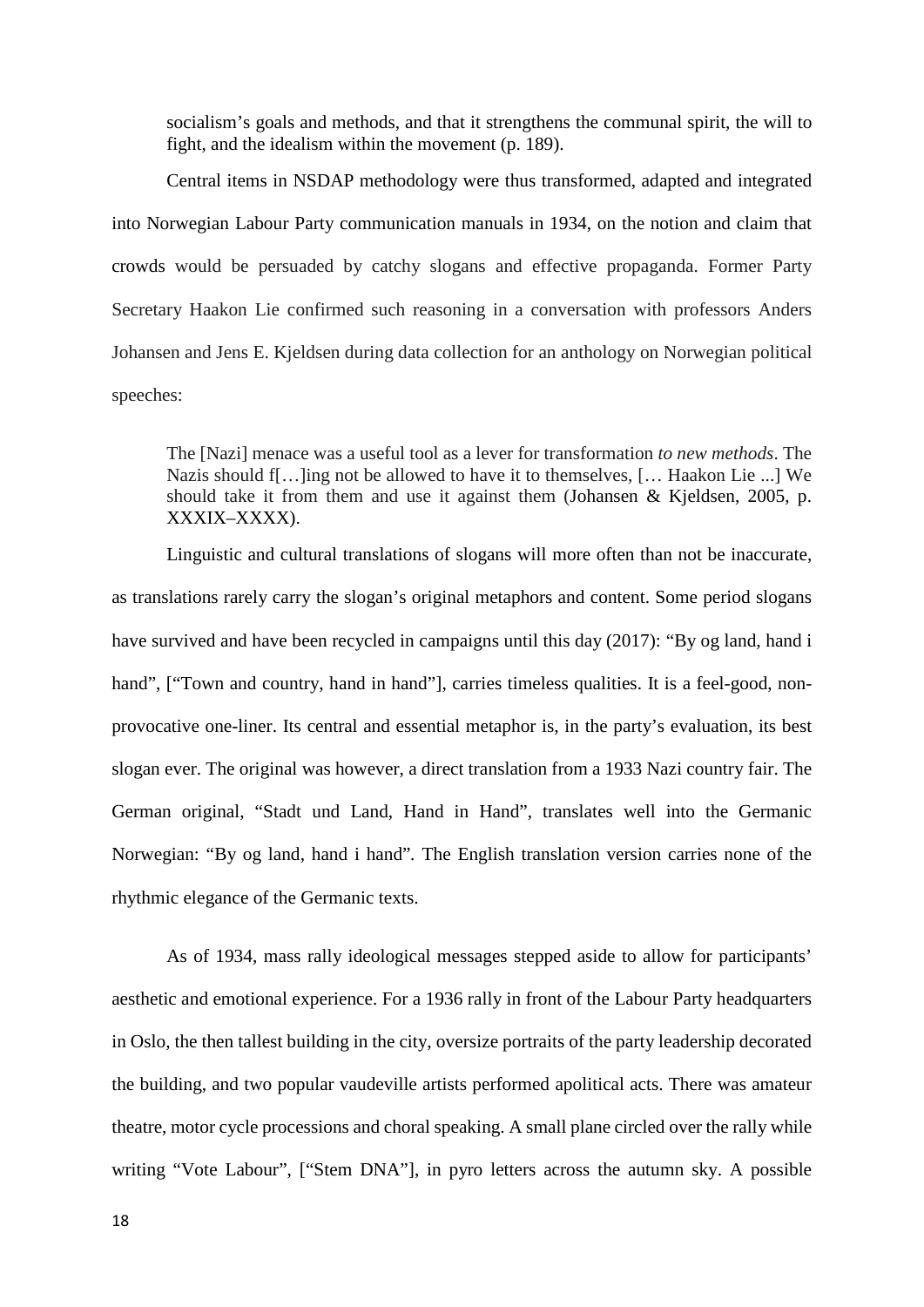outcome of the 1930s propaganda was the Left's electoral success: The Norwegian Labour Party formed all cabinets between 1935 and 1965, only interrupted by the Nazi occupation. Moe argued that "criteria of straightforwardness" are the most important. Everybody must be able to understand the content:

That is the only way that way that we shall be able to reach the politically passive, who [...] form the majority of the public. [propaganda] has to be present, day in and day out. Slogans must be repeated, all the time. Rally must follow rally […] Order, precision, nicely decorated venues and premises, well designed posters, evoke sympathy (1934, p. 16).

The essential intensity, continuity and duration of propaganda was also discussed by Ellul (1965, especially p.  $17 - 24$ ).

Sombart described slogans as effective intentional communication (1925). A good slogan should be universally intelligible and enthuse. A slogan should be neither too personal nor too contextual. It must carry qualities that can be recycled. Moe argued:

We have not acknowledged that a good slogan might be more useful than a long manifesto. The labour movement has disallowed, and failed to acknowledge, the force of human emotion […] One may pound simple truths into people's minds by using simple slogans. A slogan may well contribute a standard and an objective to a political campaign (Moe, in Lie (ed.) 1934, p. 12).

# Findings, Summary

There is evident methodological overlap between Labour Party period political propaganda and propaganda found in the Third Reich, with the former borrowing from the latter. Norwegian Labour Party elites made no attempt to conceal an admiration for NSDAP propaganda methods, although the Party's political substance was very different from policies proponed by Nazis. Norwegian labour leaders realized that it was essential to reach out to, and include, the less interested and uninformed segments of the working class, lest they fall victim to the radical Right. Hence, there was a dire need to expand the scope of rhetorical strategies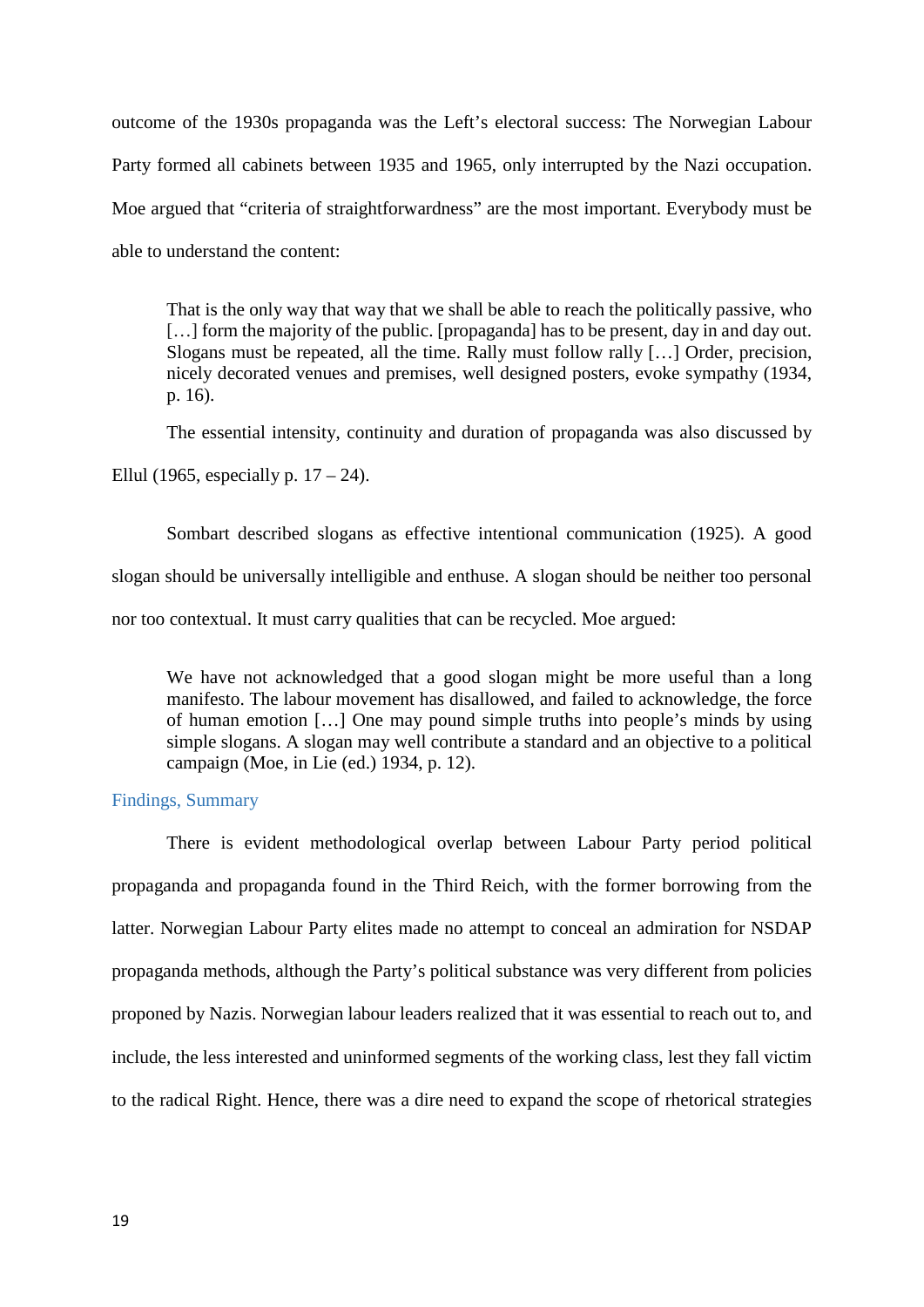and tactics, from somber logos, based on the rationale of Marxist politics, to a propaganda, aiming at including potential voters, keeping them away from the extreme Left and Right.

It was stressed that communication actors must realize that they play to "the crowd", not an "assembly of individuals". "Crowd" is a polysemy, with wide statistical, cultural, sociological and psychological connotations. It possesses dynamics of its own and responds simultaneously to external stimuli; like a herring shoal, or a flock of birds, apparently governed by one communal mind and will. The "crowd" is therefore a primary target in period political propaganda.

The rhetorical strategies found in articles and handbooks continually stressed that people are emotional, not necessarily rational beings. Most have short concentration spans and must be entertained, not lectured. Entertainment can come in many shapes, often limited by lack of economic resources.

There is still research to be done on the Sombart – Ahlberg connection, as well as the influence that Ahlberg's selective adaptation of Sombart writings might have had in other European democracies, not only in Norway.

# References:

Ahlberg, A. (1933). *Social psykologi. Massans och gruppens, nationens och klassens själsliv*. [Social Psychology. The Mentality of the Mass and the Group, the Nation and the Class]. Stockholm: Tiden.

Ahlberg, A. (1934, 31st October). *Arbeiderbladet*, p. 3. [Arbeiderbladet; Oslo daily newspaper]

- Ahlberg, A. (1934). Agitasjonens psykologi. [Psychology of Agitation]. In Moe, F. (Ed.), *Det 20de Århundre. Tidsskrift for Det norske arbeiderparti* no. 35 (6).4.
- Benz, W. (2009). *Wie wurde man Parteigenosse? Die NSDAP und ihre Mitglieder.* [How did One become Party Comrade? The NSDAP and its Members]. Frankfurt am Main: Fischer.
- Bernays, E. L. (1922). *Crystallizing public opinion*. New York: Boni and Liveright.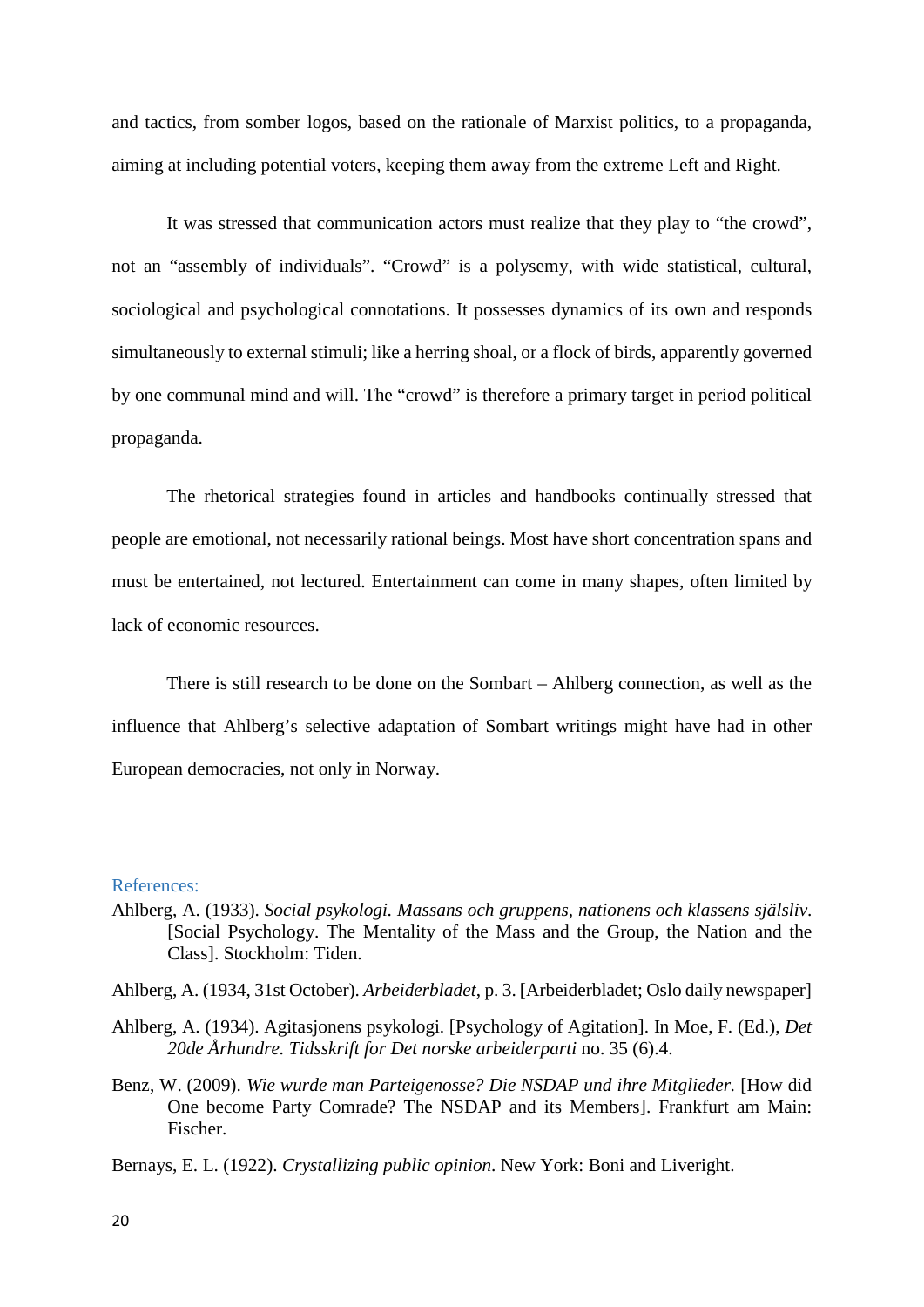Bernays, E. L. (1928). *Propaganda*. New York: H. Liveright.

- Bernays, E. L. (1965). *Biography of an idea: memoirs of public relations counsel*. New York: Simon and Schuster.
- Borch, C. (2012). *The Politics of Crowds*. *An Alternative History of Sociology.* Cambridge: University Press.
- Canetti, E. (1960). *Masse und Macht*. [Crowds and Power]. München: Carl Hanser.
- Canetti, E. (1980). *Die Fackel im Ohr. Lebensgeschichte 1921-1931*. [The Torch in My Ear, Memoar]. München: Carl Hanser.
- Colbjørnsen, O., & Det Norske Arbeiderparti. (1933). *Hele folket i arbeide! Det norske arbeiderpartis kriseprogram*. [Jobs for All! Den Norwegian Labour Party's Crisis Program]. Oslo: Det Norske Arbeiderparti.
- Ellul, J. (1965). *Propaganda. The Formation of Men's Attitudes.* New York: Vintage Books. A Division of Random House.
- Freud, S. (1921). *Massenpsychologie und Ich-Analyse*. [Group Psychology and the Analysis of the Ego]. Wien: Internationaler Psychoanalytischer Verlag.
- Granat, H. (1934). Fremtidens propaganda. [Future Propaganda]. In Moe, F. (Ed.), *Det 20de Århundre. Tidsskrift for Det norske arbeiderparti*. no. 35 (6).4.
- Grunig, J. E. & Hunt, T.T. (1984). *Managing Public Relations*. Chicago: Holt, Rinehart and Winston.
- How to Detect Propaganda. (1938). *Bulletin of the American Association of University Professors (1915-1955), 24*(1), 49-55. Retrieved from http://www.jstor.org/stable/40219502
- Johansen, A., & Kjeldsen, J. E. (2005). *Virksomme ord. Politiske taler 1814–2005*. [Effective Words. (Anthology of) Political Speeches 1814 - 2005]. Oslo: Universitetsforlaget.
- Klee, E. (2003). *Das Personenlexikon zum Dritten Reich: wer war was vor und nach 1945*. [The Encyclopedia of the Third Reich: Who was what before and after 1945]. Frankfurt am Main: S. Fischer.
- Le Bon, G. (1895). *Psychologie des foules*. [The Crowd. A Study of the Popular Mind]. Paris: Felix Alcan.
- Lie, H. (Ed.). (1934). *Agitasjon og propaganda. Håndbok for tillitsmenn i de norske arbeiderorganisasjoner*. [Agitation and Propaganda. Handbook for Elected Officers in Norwegian Labour Organizations]. Oslo: Arbeidernes oplysningsforbund.
- Lie, H. (Ed.). (1936). *Agitasjon og propaganda. Håndbok for tillitsmenn i de norske arbeiderorganisasjoner*. [Agitation and Propaganda. Handbook for Elected Officers in Norwegian Labour Organizations]. Oslo: Arbeidernes oplysningsforbund.
- Maser, W. (1981). *Der Sturm auf die Republik. Frühgeschichte der NSDAP.* [The Storm on the Republic. Early NSDAP History]. Frankfurt am Main: Ullstein.